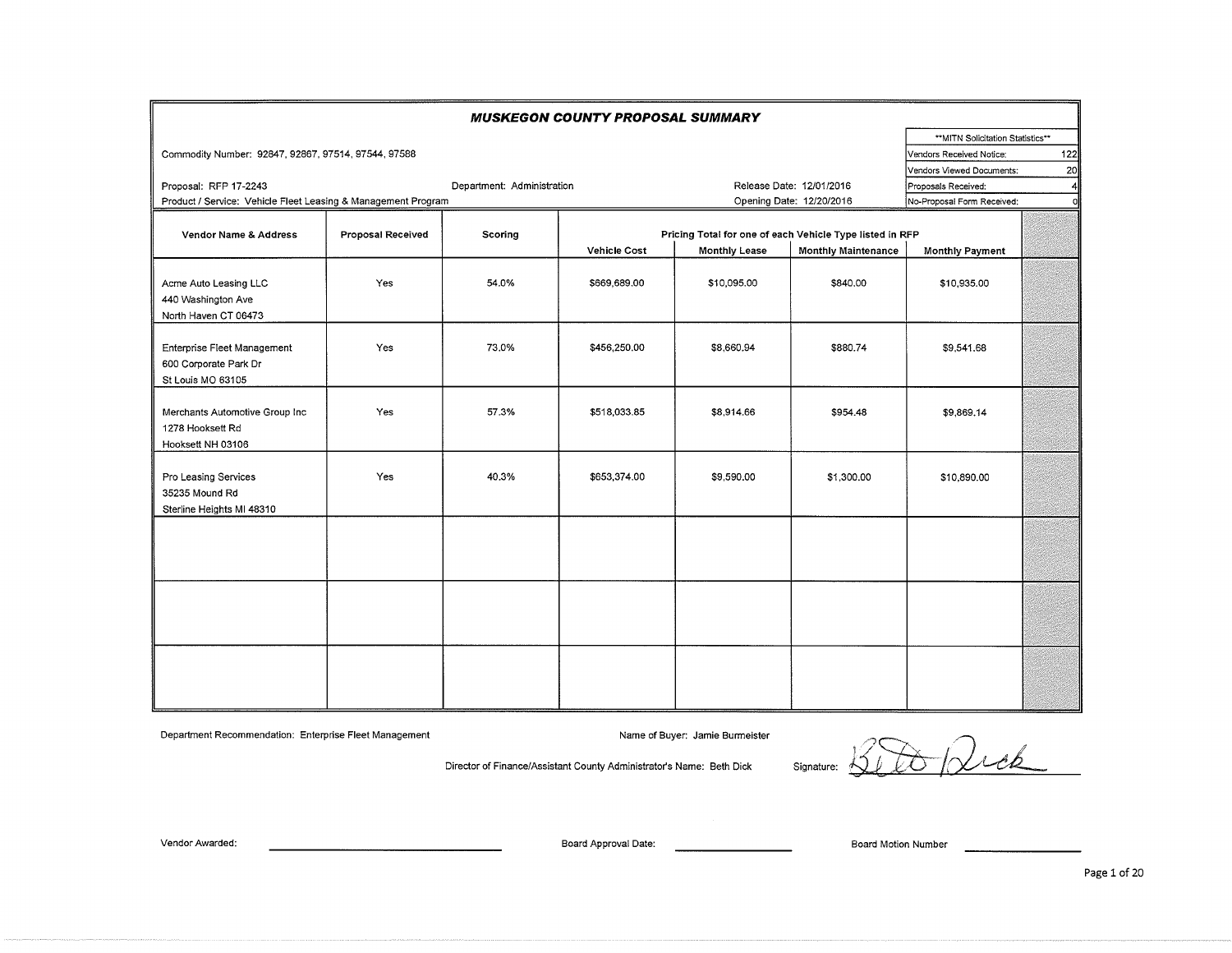|                                                                           |             |          |                   |                            |                       | <b>MUSKEGON COUNTY PROPOSAL SUMMARY</b> |                 |                          |  |                            |                                   |                 |
|---------------------------------------------------------------------------|-------------|----------|-------------------|----------------------------|-----------------------|-----------------------------------------|-----------------|--------------------------|--|----------------------------|-----------------------------------|-----------------|
|                                                                           |             |          |                   |                            |                       |                                         |                 |                          |  |                            | ** MITN Solicitation Statistics** |                 |
| Commodity Number: 92847, 92867, 97514, 97544, 97588                       |             |          |                   |                            |                       |                                         |                 |                          |  | Vendors Received Notice:   |                                   | 122             |
|                                                                           |             |          |                   |                            |                       |                                         |                 |                          |  | Vendors Viewed Documents:  |                                   | 20 <sup>1</sup> |
| Proposal: RFP 17-2243                                                     |             |          |                   | Department: Administration |                       |                                         |                 | Release Date: 12/01/2016 |  | Proposals Received:        |                                   | 4               |
| Product / Service: Vehicle Fleet Leasing & Management Program             |             |          |                   |                            |                       |                                         |                 | Opening Date: 12/20/2016 |  | No-Proposal Form Received: |                                   | oll             |
|                                                                           |             |          |                   |                            | 1 Ton Pickup Ext. 4x4 |                                         |                 |                          |  |                            |                                   |                 |
| Vendor Name & Address                                                     | Vehicle     | Monthly  | Monthly           | Monthly                    | Vehicle               | Monthly                                 | Monthly         | Monthly                  |  |                            |                                   |                 |
|                                                                           | Cost        | Lease    | Maint.            | Payment                    | Cost                  | Lease                                   | Maint.          | Payment                  |  |                            |                                   |                 |
|                                                                           |             |          | <b>Ford F-350</b> |                            |                       |                                         | GMC Sierra 3500 |                          |  |                            |                                   |                 |
| Acme Auto Leasing LLC<br>440 Washington Ave<br>North Haven CT 06473       | No Bid      | No Bid   | No Bid            | No Bid                     | \$37,739,00           | \$565,00                                | \$40.00         | \$605,00                 |  |                            |                                   |                 |
| Enterprise Fleet Management<br>600 Corporate Park Dr<br>St Louis MO 63105 | \$27,281.00 | \$517.90 | \$50,09           | \$567,99 No Bid            |                       | No Bid                                  | No Bid          | No Bid                   |  |                            |                                   |                 |
| Merchants Automotive Group Inc<br>1278 Hooksett Rd<br>Hooksett NH 03106   | \$29,194.00 | \$502.34 | \$47.16           | \$549,50 No Bid            |                       | No Bid                                  | No Bid          | No Bid                   |  |                            |                                   |                 |
| Pro Leasing Services<br>35235 Mound Rd<br>Sterline Heights MI 48310       | No Bid      | No Bid   | No Bid            | No Bid                     | No Bid                | No Bid                                  | No Bid          | INo Bid                  |  |                            |                                   |                 |
|                                                                           |             |          |                   |                            |                       |                                         |                 |                          |  |                            |                                   |                 |
|                                                                           |             |          |                   |                            |                       |                                         |                 |                          |  |                            |                                   |                 |
|                                                                           |             |          |                   |                            |                       |                                         |                 |                          |  |                            |                                   |                 |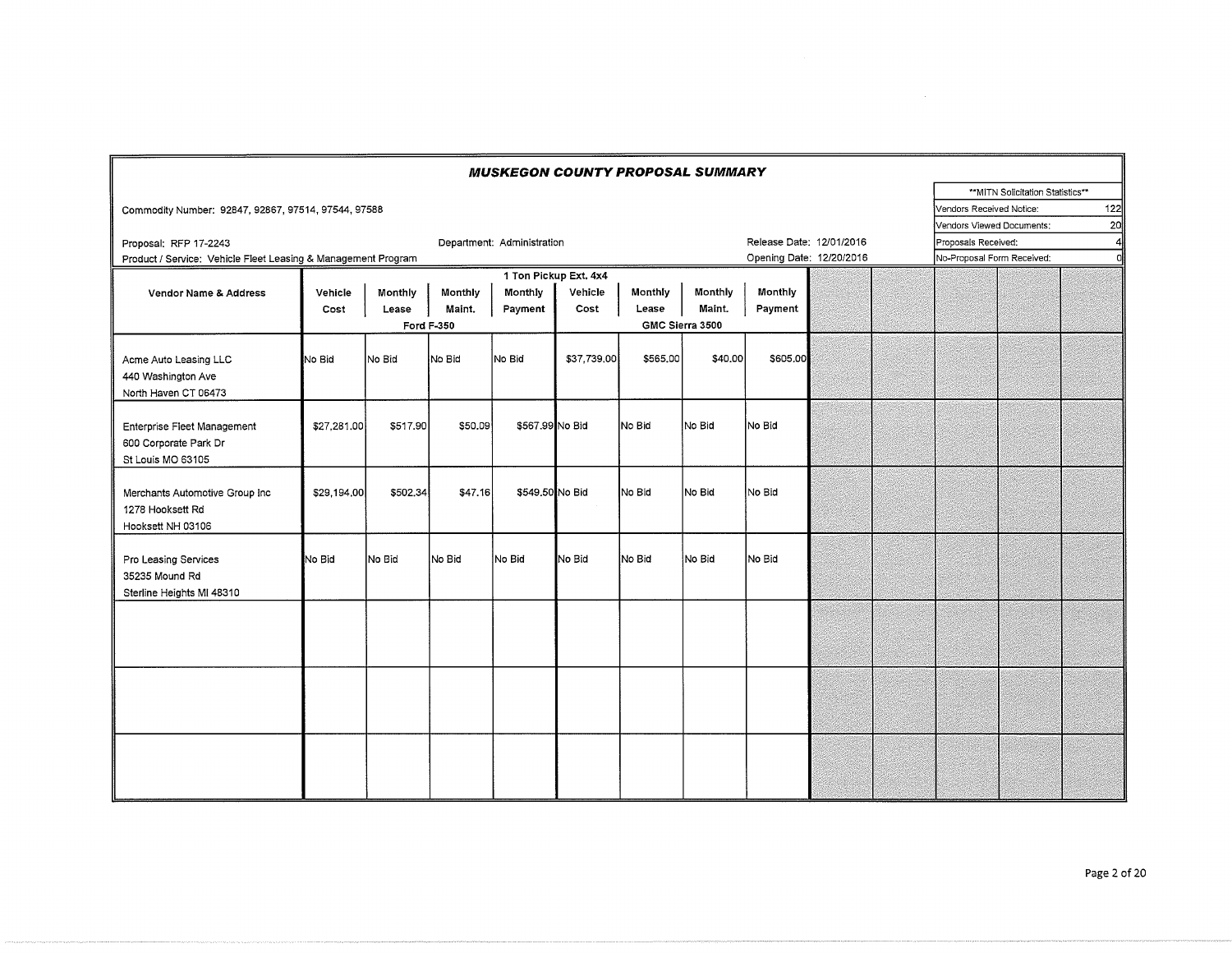|                                                                           |             |          |          | <b>MUSKEGON COUNTY PROPOSAL SUMMARY</b> |             |          |                            |                          |             |          |                            |                                   |                 |
|---------------------------------------------------------------------------|-------------|----------|----------|-----------------------------------------|-------------|----------|----------------------------|--------------------------|-------------|----------|----------------------------|-----------------------------------|-----------------|
|                                                                           |             |          |          |                                         |             |          |                            |                          |             |          |                            | ** MITN Solicitation Statistics** |                 |
| Commodity Number: 92847, 92867, 97514, 97544, 97588                       |             |          |          |                                         |             |          |                            |                          |             |          | Vendors Received Notice:   |                                   | 122             |
|                                                                           |             |          |          |                                         |             |          |                            |                          |             |          | Vendors Viewed Documents:  |                                   | 20 <sub>1</sub> |
| Proposal: RFP 17-2243                                                     |             |          |          | Department: Administration              |             |          |                            | Release Date: 12/01/2016 |             |          | Proposals Received:        |                                   | 41              |
| Product / Service: Vehicle Fleet Leasing & Management Program             |             |          |          |                                         |             |          |                            | Opening Date: 12/20/2016 |             |          | No-Proposal Form Received: |                                   | ol              |
|                                                                           |             |          |          |                                         |             |          | 1 Ton Pickup Reg. 4x4      |                          |             |          |                            |                                   |                 |
| Vendor Name & Address                                                     | Vehicle     | Monthly  | Monthly  | Monthly                                 | Vehicle     | Monthly  | Monthly                    | Monthly                  | Vehicle     | Monthly  | Monthly                    | Monthly                           |                 |
|                                                                           | Cost        | Lease    | Maint.   | Payment                                 | Cost        | Lease    | Maint.                     | Payment                  | Cost        | Lease    | Maint.                     | Payment                           |                 |
|                                                                           |             |          | Ram 3500 |                                         |             |          | <b>Chevrolet Silverado</b> |                          |             |          | <b>Ford F-350</b>          |                                   |                 |
| Acme Auto Leasing LLC<br>440 Washington Ave<br>North Haven CT 06473       | \$34,001.00 | \$510,00 | \$40,00  | \$550,00 No Bid                         |             | No Bid   | No Bid                     | No Bid                   | No Bid      | No Bid   | No Bid                     | No Bid                            |                 |
| Enterprise Fleet Management<br>600 Corporate Park Dr<br>St Louis MO 63105 | \$24,535.00 | \$467.63 | \$50.09  | \$517,72 No Bid                         |             | No Bid   | No Bid                     | No Bid                   | No Bid      | No Bid   | No Bid                     | No Bid                            |                 |
| Merchants Automotive Group Inc<br>1278 Hooksett Rd<br>Hooksett NH 03106   | No Bid      | No Bid   | No Bid   | No Bid                                  | No Bid      | No Bid   | lNo Bid                    | No Bid                   | \$26,983.00 | \$464.29 | \$47.16                    | \$511.45                          |                 |
| Pro Leasing Services<br>35235 Mound Rd<br>Sterline Heights MI 48310       | No Bid      | No Bid   | No Bid   | No Bid                                  | \$41,340.00 | \$624.00 | \$65.00                    | \$689.00 No Bid          |             | No Bid   | No Bid                     | No Bid                            |                 |
|                                                                           |             |          |          |                                         |             |          |                            |                          |             |          |                            |                                   |                 |
|                                                                           |             |          |          |                                         |             |          |                            |                          |             |          |                            |                                   |                 |
|                                                                           |             |          |          |                                         |             |          |                            |                          |             |          |                            |                                   |                 |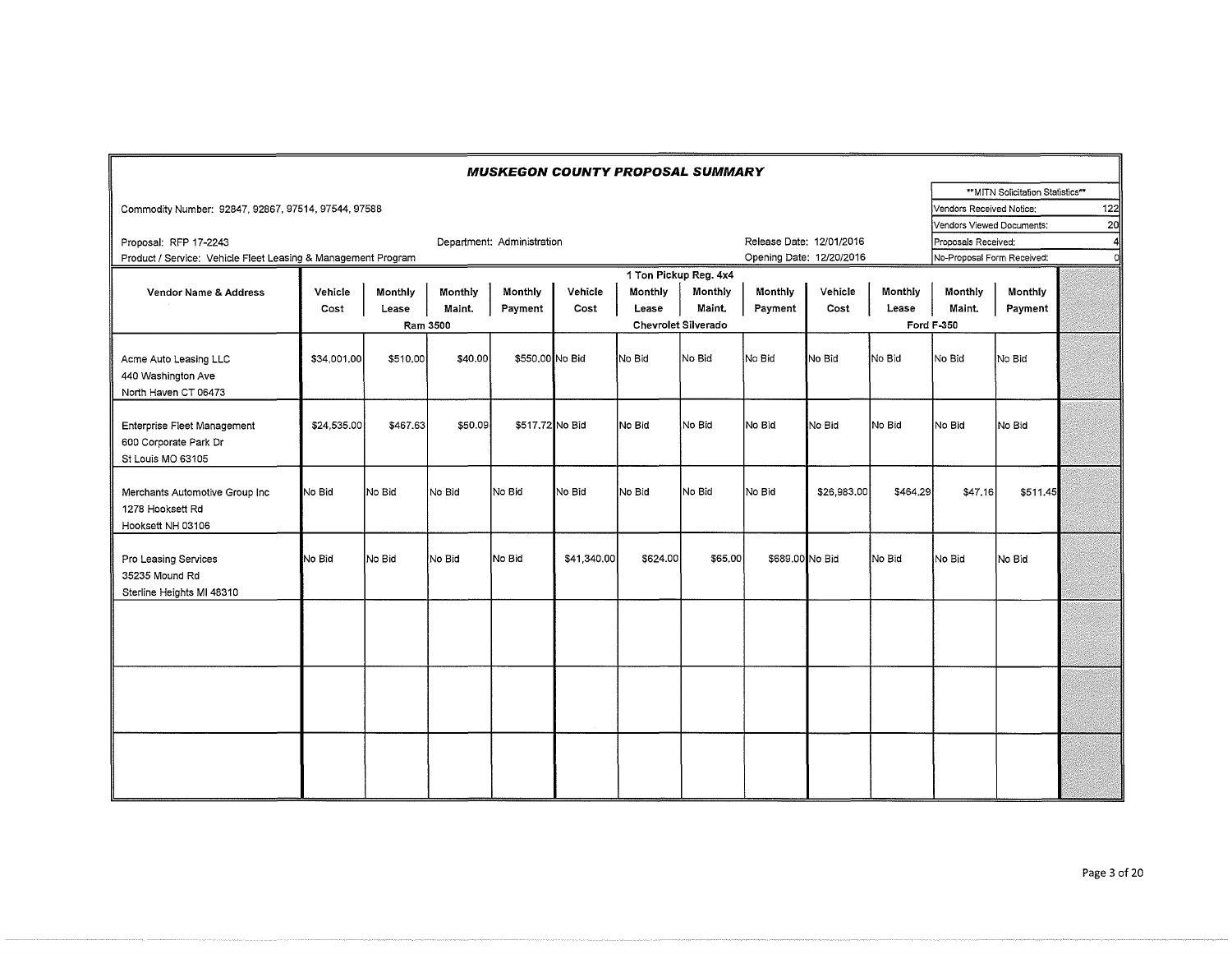|                                                               |             |          |               | <b>MUSKEGON COUNTY PROPOSAL SUMMARY</b> |             |          |                        |                          |             |                |                            |                                  |     |
|---------------------------------------------------------------|-------------|----------|---------------|-----------------------------------------|-------------|----------|------------------------|--------------------------|-------------|----------------|----------------------------|----------------------------------|-----|
|                                                               |             |          |               |                                         |             |          |                        |                          |             |                |                            | **MITN Solicitation Statistics** |     |
| Commodity Number: 92847, 92867, 97514, 97544, 97588           |             |          |               |                                         |             |          |                        |                          |             |                | Vendors Received Notice:   |                                  | 122 |
|                                                               |             |          |               |                                         |             |          |                        |                          |             |                | Vendors Viewed Documents:  |                                  | 20  |
| Proposal: RFP 17-2243                                         |             |          |               | Department: Administration              |             |          |                        | Release Date: 12/01/2016 |             |                | Proposals Received:        |                                  | 4   |
| Product / Service: Vehicle Fleet Leasing & Management Program |             |          |               |                                         |             |          |                        | Opening Date: 12/20/2016 |             |                | No-Proposal Form Received: |                                  | σİ  |
|                                                               |             |          |               |                                         |             |          | 1 Ton Cargo Van        |                          |             |                |                            |                                  |     |
| <b>Vendor Name &amp; Address</b>                              | Vehicle     | Monthly  | Monthly       | Monthly                                 | Vehicle     | Monthly  | Monthly                | Monthly                  | Vehicle     | <b>Monthly</b> | Monthly                    | Monthly                          |     |
|                                                               | Cost        | Lease    | Maint.        | Payment                                 | Cost        | Lease    | Maint.                 | Payment                  | Cost        | Lease          | Maint.                     | Payment                          |     |
|                                                               |             |          | Ram Promaster |                                         |             |          | Chevrolet Express 3500 |                          |             |                | Ford Transit 350           |                                  |     |
|                                                               |             |          |               |                                         |             |          |                        |                          |             |                |                            |                                  |     |
| Acme Auto Leasing LLC                                         | No Bid      | No Bid   | No Bid        | No Bid                                  | No Bid      | No Bid   | lNo Bid                | No Bid                   | \$35,463,00 | \$535,00       | \$40,00                    | \$575.00                         |     |
| 440 Washington Ave                                            |             |          |               |                                         |             |          |                        |                          |             |                |                            |                                  |     |
| North Haven CT 06473                                          |             |          |               |                                         |             |          |                        |                          |             |                |                            |                                  |     |
|                                                               |             |          |               |                                         |             |          |                        |                          |             |                |                            |                                  |     |
| Enterprise Fleet Management                                   | \$21,034,00 | \$405,54 | \$46,17       | \$451.71 No Bid                         |             | INo Bid  | No Bid                 | No Bid                   | No Bid      | No Bid         | INo Bid                    | No Bid                           |     |
| 600 Corporate Park Dr                                         |             |          |               |                                         |             |          |                        |                          |             |                |                            |                                  |     |
| St Louis MO 63105                                             |             |          |               |                                         |             |          |                        |                          |             |                |                            |                                  |     |
|                                                               |             |          |               |                                         |             |          |                        |                          |             |                |                            |                                  |     |
| Merchants Automotive Group Inc                                | No Bid      | No Bid   | No Bid        | No Bid                                  | \$25,791,92 | \$443,80 | \$48,12]               | \$491,92 No Bid          |             | No Bid         | No Bid                     | No Bid                           |     |
| 1278 Hooksett Rd                                              |             |          |               |                                         |             |          |                        |                          |             |                |                            |                                  |     |
| Hooksett NH 03106                                             |             |          |               |                                         |             |          |                        |                          |             |                |                            |                                  |     |
|                                                               |             |          |               |                                         |             |          |                        |                          |             |                |                            |                                  |     |
| Pro Leasing Services                                          | No Bid      | No Bid   | No Bid        | No Bid                                  | No Bid      | No Bid   | No Bid                 | No Bid                   | No Bid      | No Bid         | No Bid                     | No Bid                           |     |
| 35235 Mound Rd                                                |             |          |               |                                         |             |          |                        |                          |             |                |                            |                                  |     |
| Sterline Heights MI 48310                                     |             |          |               |                                         |             |          |                        |                          |             |                |                            |                                  |     |
|                                                               |             |          |               |                                         |             |          |                        |                          |             |                |                            |                                  |     |
|                                                               |             |          |               |                                         |             |          |                        |                          |             |                |                            |                                  |     |
|                                                               |             |          |               |                                         |             |          |                        |                          |             |                |                            |                                  |     |
|                                                               |             |          |               |                                         |             |          |                        |                          |             |                |                            |                                  |     |
|                                                               |             |          |               |                                         |             |          |                        |                          |             |                |                            |                                  |     |
|                                                               |             |          |               |                                         |             |          |                        |                          |             |                |                            |                                  |     |
|                                                               |             |          |               |                                         |             |          |                        |                          |             |                |                            |                                  |     |
|                                                               |             |          |               |                                         |             |          |                        |                          |             |                |                            |                                  |     |
|                                                               |             |          |               |                                         |             |          |                        |                          |             |                |                            |                                  |     |
|                                                               |             |          |               |                                         |             |          |                        |                          |             |                |                            |                                  |     |
|                                                               |             |          |               |                                         |             |          |                        |                          |             |                |                            |                                  |     |
|                                                               |             |          |               |                                         |             |          |                        |                          |             |                |                            |                                  |     |
|                                                               |             |          |               |                                         |             |          |                        |                          |             |                |                            |                                  |     |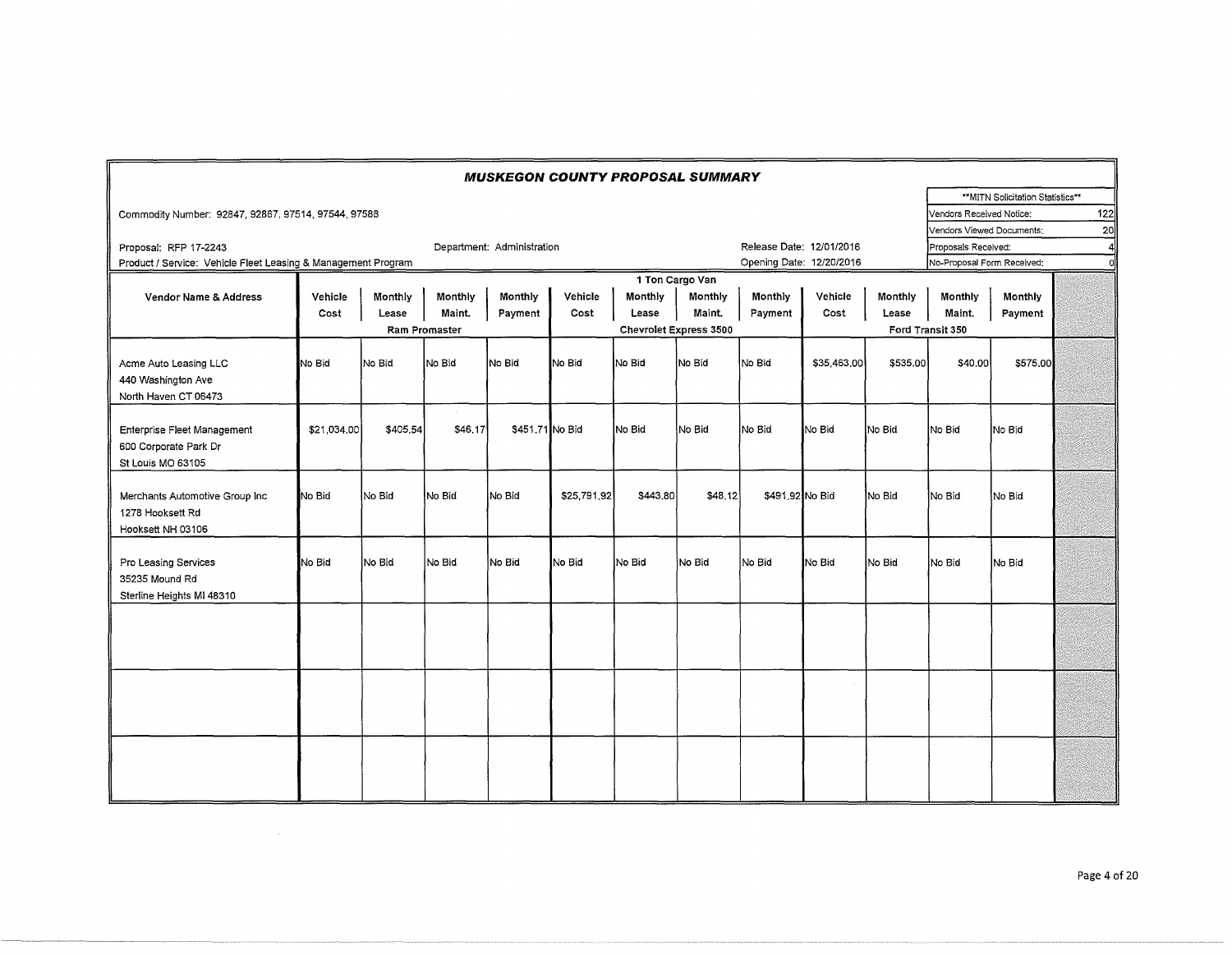|                                                                           | سيح         |          |                 |                            | <b>MUSKEGON COUNTY PROPOSAL SUMMARY</b> |          |                |                          |             |          |                            |                                  |                 |
|---------------------------------------------------------------------------|-------------|----------|-----------------|----------------------------|-----------------------------------------|----------|----------------|--------------------------|-------------|----------|----------------------------|----------------------------------|-----------------|
|                                                                           |             |          |                 |                            |                                         |          |                |                          |             |          |                            | **MITN Solicitation Statistics** |                 |
| Commodity Number: 92847, 92867, 97514, 97544, 97588                       |             |          |                 |                            |                                         |          |                |                          |             |          | Vendors Received Notice:   |                                  | 122             |
|                                                                           |             |          |                 |                            |                                         |          |                |                          |             |          | Vendors Viewed Documents:  |                                  | 20 <sup>1</sup> |
| Proposal: RFP 17-2243                                                     |             |          |                 | Department: Administration |                                         |          |                | Release Date: 12/01/2016 |             |          | Proposals Received:        |                                  | 41              |
| Product / Service: Vehicle Fleet Leasing & Management Program             |             |          |                 |                            |                                         |          |                | Opening Date: 12/20/2016 |             |          | No-Proposal Form Received: |                                  | ol              |
|                                                                           |             |          | 1 Ton Cargo Van |                            |                                         |          |                | 1/2 Ton Pickup Reg. 4x2  |             |          |                            |                                  |                 |
| <b>Vendor Name &amp; Address</b>                                          | Vehicle     | Monthly  | Monthly         | Monthly                    | Vehicle                                 | Monthly  | Monthly        | Monthly                  | Vehicle     | Monthly  | Monthly                    | Monthly                          |                 |
|                                                                           | Cost        | Lease    | Maint.          | Payment                    | Cost                                    | Lease    | Maint.         | Payment                  | Cost        | Lease    | Maint.                     | Payment                          |                 |
|                                                                           |             |          | Ram 3500        |                            |                                         |          | Dodge Ram 1500 |                          |             |          | <b>Chevrolet Silverado</b> |                                  |                 |
| Acme Auto Leasing LLC<br>440 Washington Ave<br>North Haven CT 06473       | No Bid      | No Bid   | No Bid          | No Bid                     | No Bid                                  | No Bid   | No Bid         | lNo Bid                  | \$26,696.00 | \$400,00 | \$40,00                    | \$440,00                         |                 |
| Enterprise Fleet Management<br>600 Corporate Park Dr<br>St Louis MO 63105 | No Bid      | No Bid   | No Bid          | No Bid                     | \$18,178,00                             | \$347.30 | \$39.67        | \$386.97 No Bid          |             | No Bid   | INo Bid                    | No Bid                           |                 |
| Merchants Automotive Group Inc<br>1278 Hooksett Rd<br>Hooksett NH 03106   | No Bid      | No Bid   | No Bid          | No Bid                     | No Bid                                  | No Bid   | No Bid         | No Bid                   | No Bid      | No Bid   | INo Bid                    | No Bid                           |                 |
| Pro Leasing Services<br>35235 Mound Rd<br>Sterline Heights MI 48310       | \$33,720.00 | \$497.00 | \$65.00         | \$562.00 No Bid            |                                         | No Bid   | No Bid         | No Bid                   | \$34,454.00 | \$509.00 | \$65.00                    | \$574.00                         |                 |
|                                                                           |             |          |                 |                            |                                         |          |                |                          |             |          |                            |                                  |                 |
|                                                                           |             |          |                 |                            |                                         |          |                |                          |             |          |                            |                                  |                 |
|                                                                           |             |          |                 |                            |                                         |          |                |                          |             |          |                            |                                  |                 |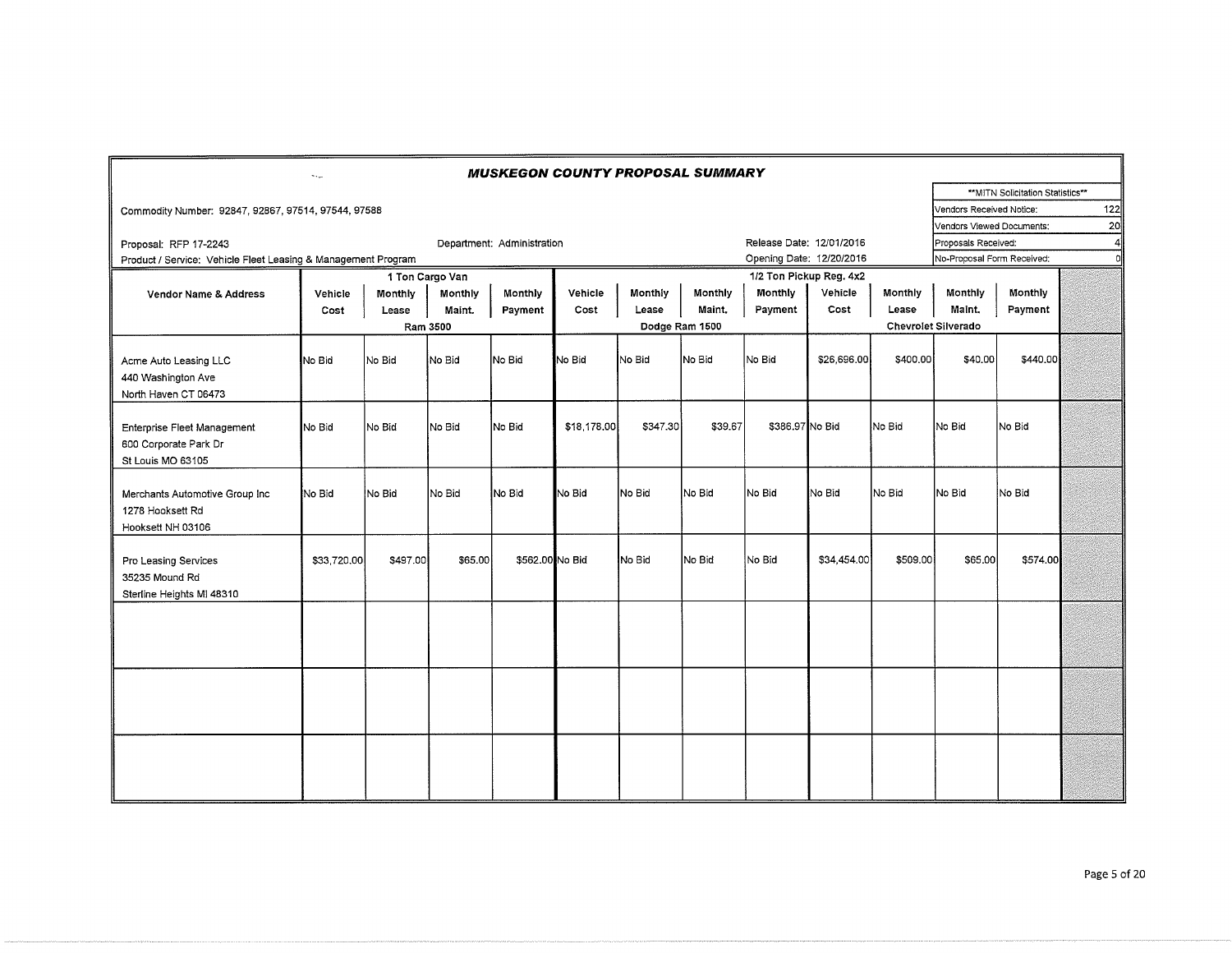|                                                                           |             |          |                        |                            | <b>MUSKEGON COUNTY PROPOSAL SUMMARY</b> |          |                     |                          |                         |          |                            |                                   |                 |
|---------------------------------------------------------------------------|-------------|----------|------------------------|----------------------------|-----------------------------------------|----------|---------------------|--------------------------|-------------------------|----------|----------------------------|-----------------------------------|-----------------|
|                                                                           |             |          |                        |                            |                                         |          |                     |                          |                         |          |                            | ** MITN Solicitation Statistics** |                 |
| Commodity Number: 92847, 92867, 97514, 97544, 97588                       |             |          |                        |                            |                                         |          |                     |                          |                         |          | Vendors Received Notice:   |                                   | 122             |
|                                                                           |             |          |                        |                            |                                         |          |                     |                          |                         |          | Vendors Viewed Documents:  |                                   | 20 <sub>l</sub> |
| Proposal: RFP 17-2243                                                     |             |          |                        | Department: Administration |                                         |          |                     | Release Date: 12/01/2016 |                         |          | Proposals Received:        |                                   | $\overline{4}$  |
| Product / Service: Vehicle Fleet Leasing & Management Program             |             |          |                        |                            |                                         |          |                     | Opening Date: 12/20/2016 |                         |          | No-Proposal Form Received: |                                   | 'n              |
|                                                                           |             |          | 1/2 Ton Pickup Reg 4x2 |                            |                                         |          |                     |                          | 1/2 Ton Pickup Ext. 4x2 |          |                            |                                   |                 |
| Vendor Name & Address                                                     | Vehicle     | Monthly  | Monthly                | Monthly                    | Vehicle                                 | Monthly  | <b>Monthly</b>      | Monthly                  | Vehicle                 | Monthly  | Monthly                    | Monthly                           |                 |
|                                                                           | Cost        | Lease    | Maint.                 | Payment                    | Cost                                    | Lease    | Maint.              | Payment                  | Cost                    | Lease    | Maint.                     | Payment                           |                 |
|                                                                           |             |          | Ford F-150             |                            |                                         |          | Chevrolet Silverado |                          |                         |          | Ram 1500                   |                                   |                 |
| Acme Auto Leasing LLC<br>440 Washington Ave<br>North Haven CT 06473       | No Bid      | No Bid   | No Bid                 | No Bid                     | No Bid                                  | No Bid   | No Bid              | No Bid                   | \$32,496,00             | \$490.00 | \$40,00                    | \$530,00                          |                 |
| Enterprise Fleet Management<br>600 Corporate Park Dr<br>St Louis MO 63105 | No Bid      | No Bid   | No Bid                 | No Bid                     | No Bid                                  | No Bid   | No Bid              | No Bid                   | \$20,145.00             | \$386.07 | \$39.67                    | \$425.74                          |                 |
| Merchants Automotive Group Inc<br>1278 Hooksett Rd<br>Hooksett NH 03106   | \$20,232,00 | \$348.13 | \$47.16                | \$395,29 No Bid            |                                         | No Bid   | No Bid              | No Bid                   | No Bid                  | No Bid   | No Bid                     | No Bid                            |                 |
| Pro Leasing Services<br>35235 Mound Rd<br>Sterline Heights MI 48310       | No Bid      | lNo Bid  | No Bid                 | No Bid                     | \$29,336,00                             | \$424.00 | \$65.00             | \$489.00 No Bid          |                         | No Bid   | No Bid                     | No Bid                            |                 |
|                                                                           |             |          |                        |                            |                                         |          |                     |                          |                         |          |                            |                                   |                 |
|                                                                           |             |          |                        |                            |                                         |          |                     |                          |                         |          |                            |                                   |                 |
|                                                                           |             |          |                        |                            |                                         |          |                     |                          |                         |          |                            |                                   |                 |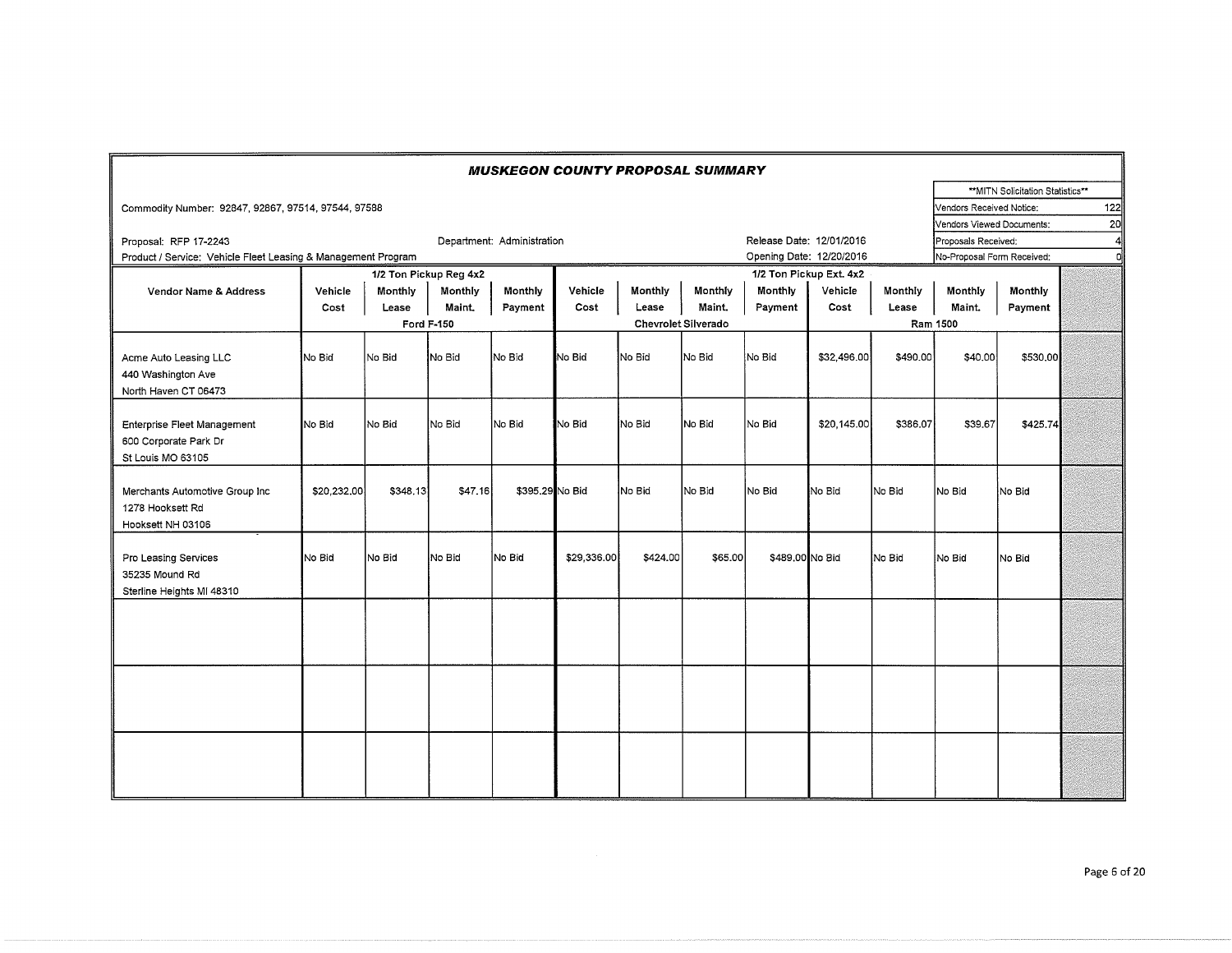|                                                                           |             |          |                         |                            | <b>MUSKEGON COUNTY PROPOSAL SUMMARY</b> |          |            |                          |                         |          |                            |                                   |     |
|---------------------------------------------------------------------------|-------------|----------|-------------------------|----------------------------|-----------------------------------------|----------|------------|--------------------------|-------------------------|----------|----------------------------|-----------------------------------|-----|
|                                                                           |             |          |                         |                            |                                         |          |            |                          |                         |          |                            | ** MITN Solicitation Statistics** |     |
| Commodity Number: 92847, 92867, 97514, 97544, 97588                       |             |          |                         |                            |                                         |          |            |                          |                         |          | Vendors Received Notice:   |                                   | 122 |
|                                                                           |             |          |                         |                            |                                         |          |            |                          |                         |          | Vendors Viewed Documents:  |                                   | 20  |
| Proposal: RFP 17-2243                                                     |             |          |                         | Department: Administration |                                         |          |            | Release Date: 12/01/2016 |                         |          | Proposals Received:        |                                   | 4   |
| Product / Service: Vehicle Fleet Leasing & Management Program             |             |          |                         |                            |                                         |          |            | Opening Date: 12/20/2016 |                         |          | No-Proposal Form Received: |                                   | nl  |
|                                                                           |             |          | 1/2 Ton Pickup Ext. 4x2 |                            |                                         |          |            |                          | 1/2 Ton Pickup Ext. 4x4 |          |                            |                                   |     |
| Vendor Name & Address                                                     | Vehicle     | Monthly  | Monthly                 | Monthly                    | Vehicle                                 | Monthly  | Monthly    | Monthly                  | Vehicle                 | Monthly  | Monthly                    | <b>Monthly</b>                    |     |
|                                                                           | Cost        | Lease    | Maint.                  | Payment                    | Cost                                    | Lease    | Maint,     | Payment                  | Cost                    | Lease    | Maint,                     | Payment                           |     |
|                                                                           |             |          | <b>Ford F-150</b>       |                            |                                         |          | Ford F-150 |                          |                         |          | Ram 1500                   |                                   |     |
| Acme Auto Leasing LLC<br>440 Washington Ave<br>North Haven CT 06473       | No Bid      | No Bid   | No Bid                  | No Bid                     | \$32,433,00                             | \$485.00 | \$40.00    | \$525,00 No Bid          |                         | No Bid   | INo Bid                    | No Bid                            |     |
| Enterprise Fleet Management<br>600 Corporate Park Dr<br>St Louis MO 63105 | No Bid      | INo Bid  | No Bid                  | No Bid                     | No Bid                                  | No Bid   | No Bid     | No Bid                   | \$21,877.00             | \$420.22 | \$42.62                    | \$462.84                          |     |
| Merchants Automotive Group Inc<br>1278 Hooksett Rd<br>Hooksett NH 03106   | \$24,743,00 | \$425,75 | \$47.16                 | \$472.91                   | \$24,820,00                             | \$427,55 | \$47,16    | \$474,71 No Bid          |                         | No Bid   | No Bid                     | No Bid                            |     |
| Pro Leasing Services<br>35235 Mound Rd<br>Sterline Heights MI 48310       | No Bid      | No Bid   | No Bid                  | No Bid                     | \$28,426.00                             | \$409.00 | \$65.00    | \$474.00 No Bid          |                         | No Bid   | No Bid                     | No Bid                            |     |
|                                                                           |             |          |                         |                            |                                         |          |            |                          |                         |          |                            |                                   |     |
|                                                                           |             |          |                         |                            |                                         |          |            |                          |                         |          |                            |                                   |     |
|                                                                           |             |          |                         |                            |                                         |          |            |                          |                         |          |                            |                                   |     |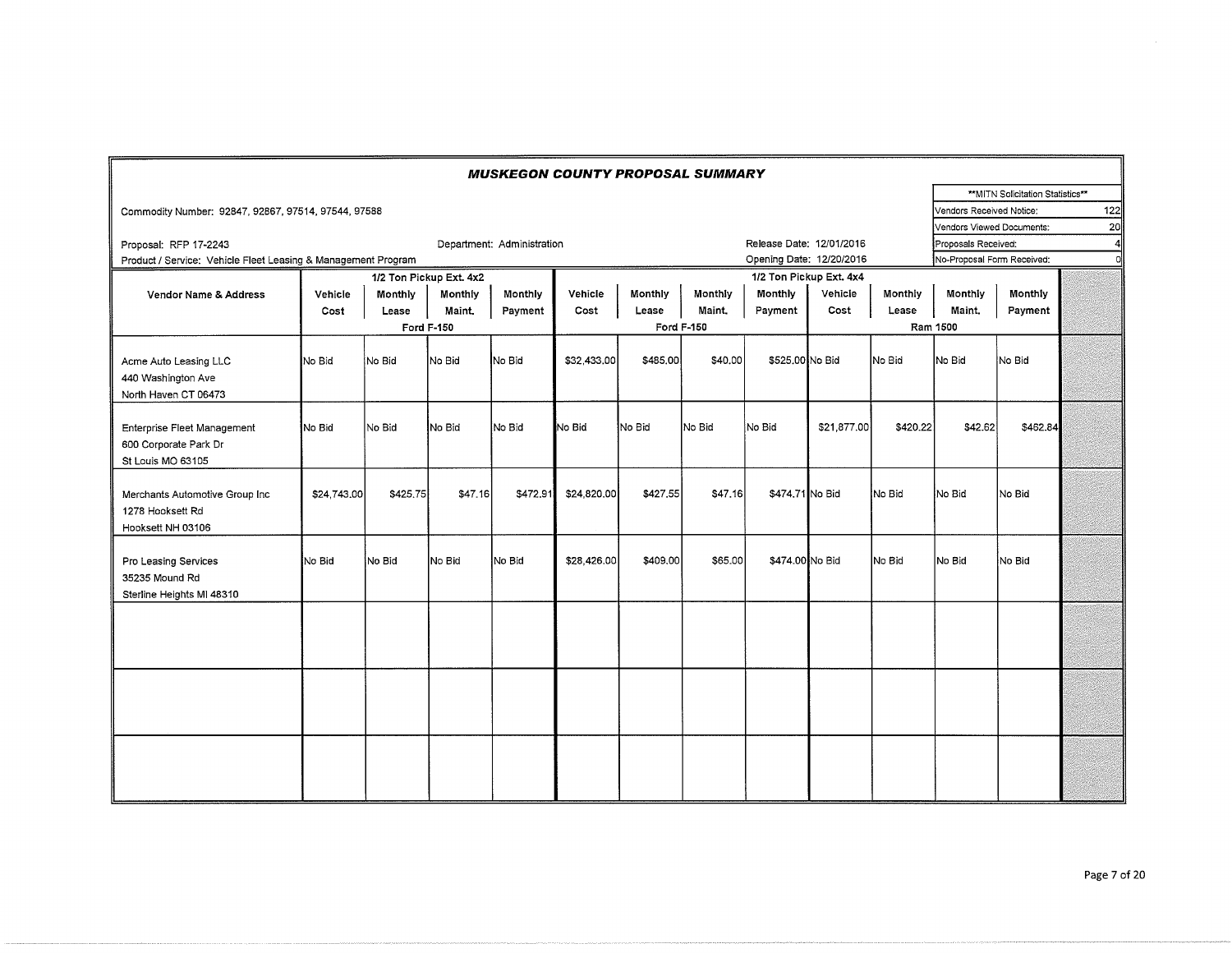|                                                                           |             |          |          | <b>MUSKEGON COUNTY PROPOSAL SUMMARY</b> |                        |                |                   |                          |             |          |                            |                                  |                |
|---------------------------------------------------------------------------|-------------|----------|----------|-----------------------------------------|------------------------|----------------|-------------------|--------------------------|-------------|----------|----------------------------|----------------------------------|----------------|
|                                                                           |             |          |          |                                         |                        |                |                   |                          |             |          |                            | **MITN Solicitation Statistics** |                |
| Commodity Number: 92847, 92867, 97514, 97544, 97588                       |             |          |          |                                         |                        |                |                   |                          |             |          | Vendors Received Notice:   |                                  | 122            |
|                                                                           |             |          |          |                                         |                        |                |                   |                          |             |          | Vendors Viewed Documents:  |                                  | 20             |
| Proposal: RFP 17-2243                                                     |             |          |          | Department: Administration              |                        |                |                   | Release Date: 12/01/2016 |             |          | Proposals Received:        |                                  | $\overline{4}$ |
| Product / Service: Vehicle Fleet Leasing & Management Program             |             |          |          |                                         |                        |                |                   | Opening Date: 12/20/2016 |             |          | No-Proposal Form Received; |                                  | n              |
|                                                                           |             |          |          |                                         | 1/2 Ton Pickup Reg 4x4 |                |                   |                          |             |          | 3/4 Ton Pickup Ext. 4x4    |                                  |                |
| <b>Vendor Name &amp; Address</b>                                          | Vehicle     | Monthly  | Monthly  | Monthly                                 | Vehicle                | <b>Monthly</b> | Monthly           | Monthly                  | Vehicle     | Monthly  | Monthly                    | Monthly                          |                |
|                                                                           | Cost        | Lease    | Maint.   | Payment                                 | Cost                   | Lease          | Maint.            | Payment                  | Cost        | Lease    | Maint.                     | Payment                          |                |
|                                                                           |             |          | Ram 1500 |                                         |                        |                | <b>Ford F-150</b> |                          |             |          | <b>Ford F-250</b>          |                                  |                |
| Acme Auto Leasing LLC<br>440 Washington Ave<br>North Haven CT 06473       | \$28,192.00 | \$420,00 | \$40,00  | \$460.00 No Bid                         |                        | No Bid         | No Bid            | No Bid                   | No Bid      | No Bid   | No Bid                     | No Bid                           |                |
| Enterprise Fleet Management<br>600 Corporate Park Dr<br>St Louis MO 63105 | \$19,251.00 | \$371.47 | \$42.62  | \$414.09 No Bid                         |                        | No Bid         | No Bid            | No Bid                   | \$25,850,00 | \$492.04 | \$43,59                    | \$535.63                         |                |
| Merchants Automotive Group Inc<br>1278 Hooksett Rd<br>Hooksett NH 03106   | No Bid      | No Bid   | No Bid   | No Bid                                  | \$22,211.00            | \$382.19       | \$47.16           | \$429,35                 | \$27,884,00 | \$479.80 | \$47,16                    | \$526,96                         |                |
| Pro Leasing Services<br>35235 Mound Rd<br>Sterline Heights MI 48310       | \$33,060,00 | \$486,00 | \$65.00  | \$551,00 No Bid                         |                        | No Bid         | No Bid            | No Bid                   | \$41,871.00 | \$633,00 | \$65.00                    | \$698,00                         |                |
|                                                                           |             |          |          |                                         |                        |                |                   |                          |             |          |                            |                                  |                |
|                                                                           |             |          |          |                                         |                        |                |                   |                          |             |          |                            |                                  |                |
|                                                                           |             |          |          |                                         |                        |                |                   |                          |             |          |                            |                                  |                |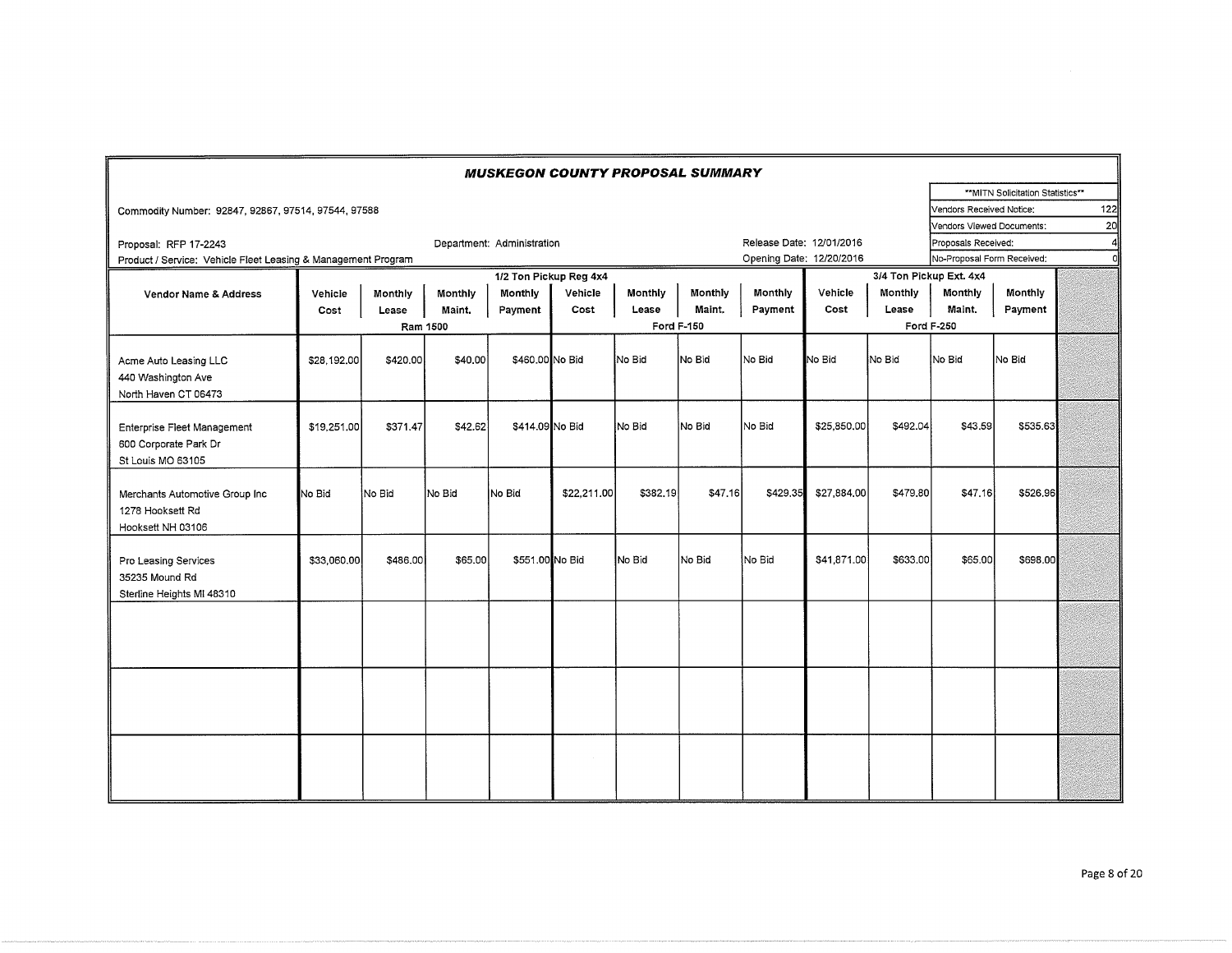|                                                                           |             |          |                         | <b>MUSKEGON COUNTY PROPOSAL SUMMARY</b> |             |          |            |                          |                         |          |                            |                                   |                 |
|---------------------------------------------------------------------------|-------------|----------|-------------------------|-----------------------------------------|-------------|----------|------------|--------------------------|-------------------------|----------|----------------------------|-----------------------------------|-----------------|
|                                                                           |             |          |                         |                                         |             |          |            |                          |                         |          |                            | ** MITN Solicitation Statistics** |                 |
| Commodity Number: 92847, 92867, 97514, 97544, 97588                       |             |          |                         |                                         |             |          |            |                          |                         |          | Vendors Received Notice:   |                                   | 122             |
|                                                                           |             |          |                         |                                         |             |          |            |                          |                         |          | Vendors Viewed Documents:  |                                   | 20 <sup>1</sup> |
| Proposal: RFP 17-2243                                                     |             |          |                         | Department: Administration              |             |          |            | Release Date: 12/01/2016 |                         |          | Proposals Received:        |                                   | 41              |
| Product / Service: Vehicle Fleet Leasing & Management Program             |             |          |                         |                                         |             |          |            | Opening Date: 12/20/2016 |                         |          | No-Proposal Form Received: |                                   | οll             |
|                                                                           |             |          | 3/4 Ton Pickup Ext. 4x4 |                                         |             |          |            |                          | 3/4 Ton Pickup Reg. 4x4 |          |                            |                                   |                 |
| Vendor Name & Address                                                     | Vehicle     | Monthly  | Monthly                 | Monthly                                 | Vehicle     | Monthly  | Monthly    | Monthly                  | Vehicle                 | Monthly  | Monthly                    | Monthly                           |                 |
|                                                                           | Cost        | Lease    | Maint,                  | Payment                                 | Cost        | Lease    | Maint.     | Payment                  | Cost                    | Lease    | Maint.                     | Payment                           |                 |
|                                                                           |             |          | Ram 2500                |                                         |             |          | Ford F-250 |                          |                         |          | Ram 2500                   |                                   |                 |
| Acme Auto Leasing LLC<br>440 Washington Ave<br>North Haven CT 06473       | \$34,805,00 | \$520,00 | \$40,00                 | \$560,00 No Bid                         |             | No Bid   | No Bid     | No Bid                   | \$32,148,00             | \$480,00 | \$40,00                    | \$520.00                          |                 |
| Enterprise Fleet Management<br>600 Corporate Park Dr<br>St Louis MO 63105 | No Bid      | No Bid   | No Bid                  | No Bid                                  | No Bid      | No Bid   | No Bid     | No Bid                   | \$22,684,00             | \$434.35 | \$43,59                    | \$477.94                          |                 |
| Merchants Automotive Group Inc<br>1278 Hooksett Rd<br>Hooksett NH 03106   | No Bid      | No Bid   | No Bid                  | No Bid                                  | \$25,673.00 | \$441.76 | \$47.16    | \$488.92 No Bid          |                         | No Bid   | No Bid                     | No Bid                            |                 |
| Pro Leasing Services<br>35235 Mound Rd<br>Sterline Heights MI 48310       | No Bid      | No Bid   | No Bid                  | No Bid                                  | No Bid      | No Bid   | No Bid     | No Bid                   | No Bid                  | No Bid   | No Bid                     | No Bid                            |                 |
|                                                                           |             |          |                         |                                         |             |          |            |                          |                         |          |                            |                                   |                 |
|                                                                           |             |          |                         |                                         |             |          |            |                          |                         |          |                            |                                   |                 |
|                                                                           |             |          |                         |                                         |             |          |            |                          |                         |          |                            |                                   |                 |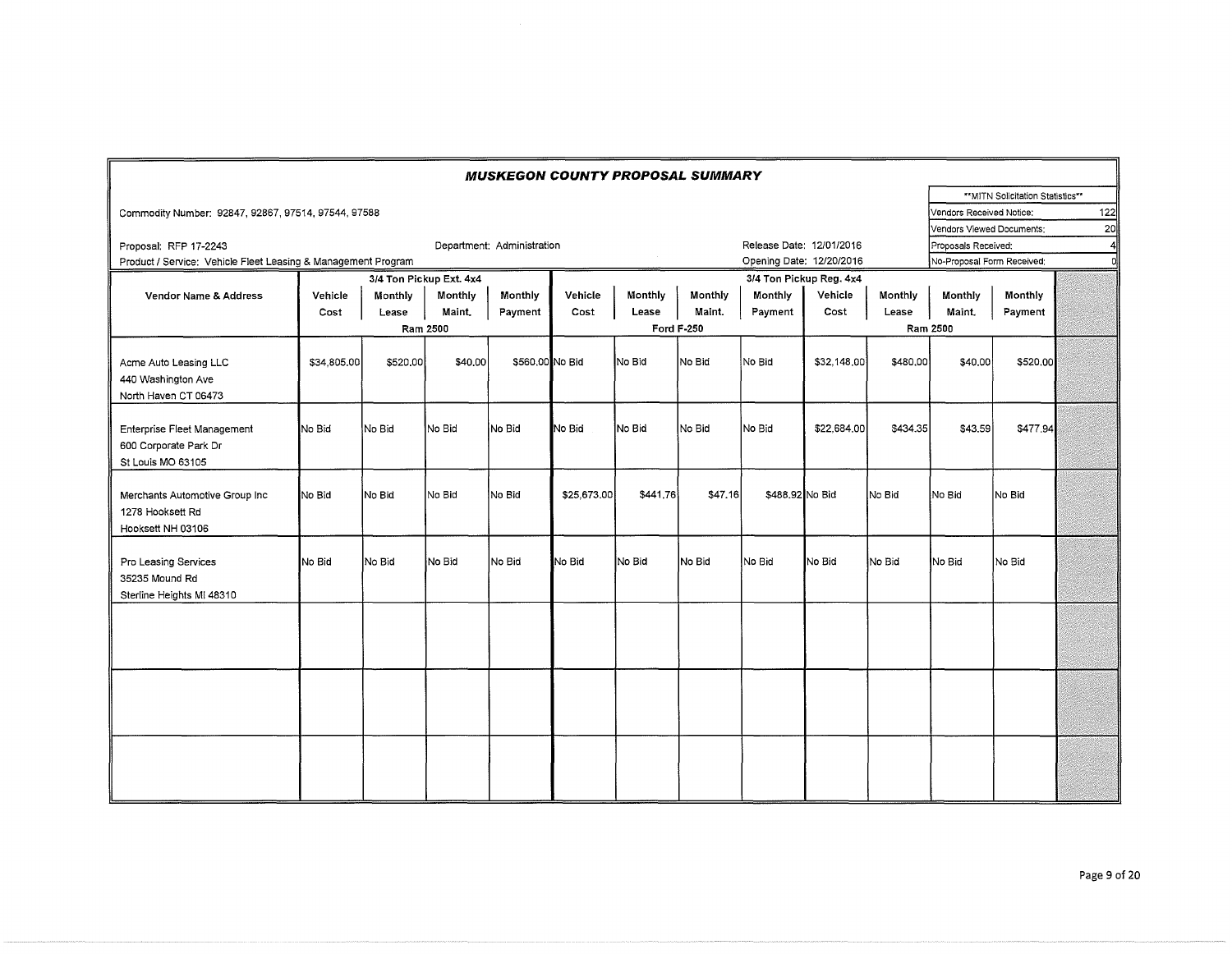|                                                                           |             |          |                        | <b>MUSKEGON COUNTY PROPOSAL SUMMARY</b> |             |          |            |                 |                          |          |                            |                                   |                 |
|---------------------------------------------------------------------------|-------------|----------|------------------------|-----------------------------------------|-------------|----------|------------|-----------------|--------------------------|----------|----------------------------|-----------------------------------|-----------------|
|                                                                           |             |          |                        |                                         |             |          |            |                 |                          |          |                            | ** MITN Solicitation Statistics** |                 |
| Commodity Number: 92847, 92867, 97514, 97544, 97588                       |             |          |                        |                                         |             |          |            |                 |                          |          | Vendors Received Notice:   |                                   | 122             |
|                                                                           |             |          |                        |                                         |             |          |            |                 |                          |          | Vendors Viewed Documents:  |                                   | 20 <sup>1</sup> |
| Proposal: RFP 17-2243                                                     |             |          |                        | Department: Administration              |             |          |            |                 | Release Date: 12/01/2016 |          | Proposals Received:        |                                   | 41              |
| Product / Service: Vehicle Fleet Leasing & Management Program             |             |          |                        |                                         |             |          |            |                 | Opening Date: 12/20/2016 |          | No-Proposal Form Received: |                                   | Ð               |
|                                                                           |             |          | 3/4 Ton Pikcup Reg 4x4 |                                         |             |          |            |                 | 3/4 Ton 4-Door 4x4       |          |                            |                                   |                 |
| Vendor Name & Address                                                     | Vehicle     | Monthly  | Monthly                | Monthly                                 | Vehicle     | Monthly  | Monthly    | Monthly         | Vehicle                  | Monthly  | Monthly                    | Monthly                           |                 |
|                                                                           | Cost        | Lease    | Maint.                 | Payment                                 | Cost        | Lease    | Maint.     | Payment         | Cost                     | Lease    | Maint.                     | Payment                           |                 |
|                                                                           |             |          | Chevrolet CK25903      |                                         |             |          | Ford F-250 |                 |                          |          | Chevrolet Silverado        |                                   |                 |
| Acme Auto Leasing LLC<br>440 Washington Ave<br>North Haven CT 06473       | No Bid      | INo Bid  | No Bid                 | No Bid                                  | No Bid      | No Bid   | No Bid     | No Bid          | No Bid                   | No Bid   | No Bid                     | No Bid                            |                 |
| Enterprise Fleet Management<br>600 Corporate Park Dr<br>St Louis MO 63105 | No Bid      | No Bid   | No Bid                 | No Bid                                  | No Bid      | No Bid   | No Bid     | No Bid          | No Bid                   | No Bid   | No Bid                     | No Bid                            |                 |
| Merchants Automotive Group Inc<br>1278 Hooksett Rd<br>Hooksett NH 03106   | No Bid      | No Bid   | No Bid                 | No Bid                                  | \$29,269,00 | \$503.62 | \$47.16    | \$550,78 No Bid |                          | No Bid   | No Bid                     | No Bid                            |                 |
| Pro Leasing Services<br>35235 Mound Rd<br>Sterline Heights MI 48310       | \$32,815.00 | \$482.00 | \$65,00                | \$547.00 No Bid                         |             | No Bid   | No Bid     | No Bid          | \$34,582,00              | \$511.00 | \$65,00                    | \$576.00                          |                 |
|                                                                           |             |          |                        |                                         |             |          |            |                 |                          |          |                            |                                   |                 |
|                                                                           |             |          |                        |                                         |             |          |            |                 |                          |          |                            |                                   |                 |
|                                                                           |             |          |                        |                                         |             |          |            |                 |                          |          |                            |                                   |                 |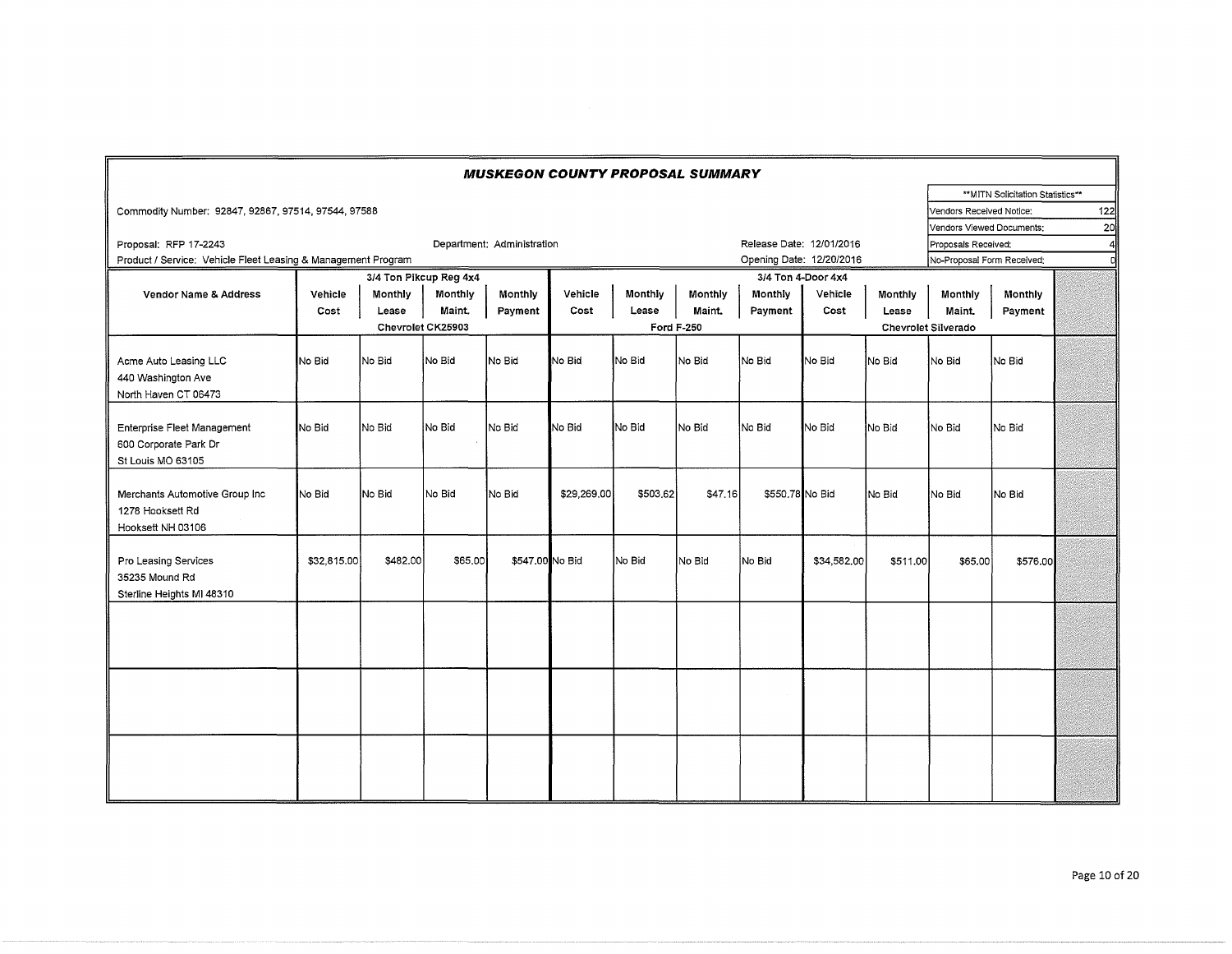|                                                                           |             |          |                    | <b>MUSKEGON COUNTY PROPOSAL SUMMARY</b> |             |                  |                   |                          |             |          |                            |                                  |     |
|---------------------------------------------------------------------------|-------------|----------|--------------------|-----------------------------------------|-------------|------------------|-------------------|--------------------------|-------------|----------|----------------------------|----------------------------------|-----|
|                                                                           |             |          |                    |                                         |             |                  |                   |                          |             |          |                            | **MITN Solicitation Statistics** |     |
| Commodity Number: 92847, 92867, 97514, 97544, 97588                       |             |          |                    |                                         |             |                  |                   |                          |             |          | Vendors Received Notice:   |                                  | 122 |
|                                                                           |             |          |                    |                                         |             |                  |                   |                          |             |          | Vendors Viewed Documents:  |                                  | 20  |
| Proposal: RFP 17-2243                                                     |             |          |                    | Department: Administration              |             |                  |                   | Release Date: 12/01/2016 |             |          | Proposals Received:        |                                  |     |
| Product / Service: Vehicle Fleet Leasing & Management Program             |             |          |                    |                                         |             |                  |                   | Opening Date: 12/20/2016 |             |          | No-Proposal Form Received: |                                  | n   |
|                                                                           |             |          | 3/4 Ton 4-Door 4x4 |                                         |             |                  | 1/2 Ton Cargo Van |                          |             |          | Compact Pickup Ext. 4x4    |                                  |     |
| <b>Vendor Name &amp; Address</b>                                          | Vehicle     | Monthly  | Monthly            | Monthly                                 | Vehicle     | Monthly          | Monthly           | Monthly                  | Vehicle     | Monthly  | Monthly                    | Monthly                          |     |
|                                                                           | Cost        | Lease    | Maint.             | Payment                                 | Cost        | Lease            | Maint.            | Payment                  | Cost        | Lease    | Maint.                     | Payment                          |     |
|                                                                           |             |          | Dodge Ram 2500     |                                         |             | Ford Transit 150 |                   |                          |             |          | Nissan Frontier            |                                  |     |
| Acme Auto Leasing LLC<br>440 Washington Ave<br>North Haven CT 06473       | \$34,805.00 | \$520,00 | \$40,00            | \$560,00                                | \$32,509,00 | \$490,00         | \$40.00           | \$530,00                 | \$30,585,00 | \$465,00 | \$40.00                    | \$505,00                         |     |
| Enterprise Fleet Management<br>600 Corporate Park Dr<br>St Louis MO 63105 | \$26,462.00 | \$508.45 | \$43.59            | \$552.04                                | \$20,765.00 | \$397.53         | \$39.67           | \$437.20 No Bid          |             | No Bid   | No Bid                     | No Bid                           |     |
| Merchants Automotive Group Inc.<br>1278 Hooksett Rd<br>Hooksett NH 03106  | No Bid      | lNo Bid  | lNo Bid            | No Bid                                  | \$22,201.00 | \$382.01         | \$48.12           | \$430,13 No Bid          |             | lNo Bid  | INo Bid                    | No Bid                           |     |
| Pro Leasing Services<br>35235 Mound Rd<br>Sterline Heights MI 48310       | No Bid      | No Bid   | No Bid             | No Bid                                  | \$30,640,00 | \$446.00         | \$65,00           | \$511.00 No Bid          |             | No Bid   | No Bid                     | No Bid                           |     |
|                                                                           |             |          |                    |                                         |             |                  |                   |                          |             |          |                            |                                  |     |
|                                                                           |             |          |                    |                                         |             |                  |                   |                          |             |          |                            |                                  |     |
|                                                                           |             |          |                    |                                         |             |                  |                   |                          |             |          |                            |                                  |     |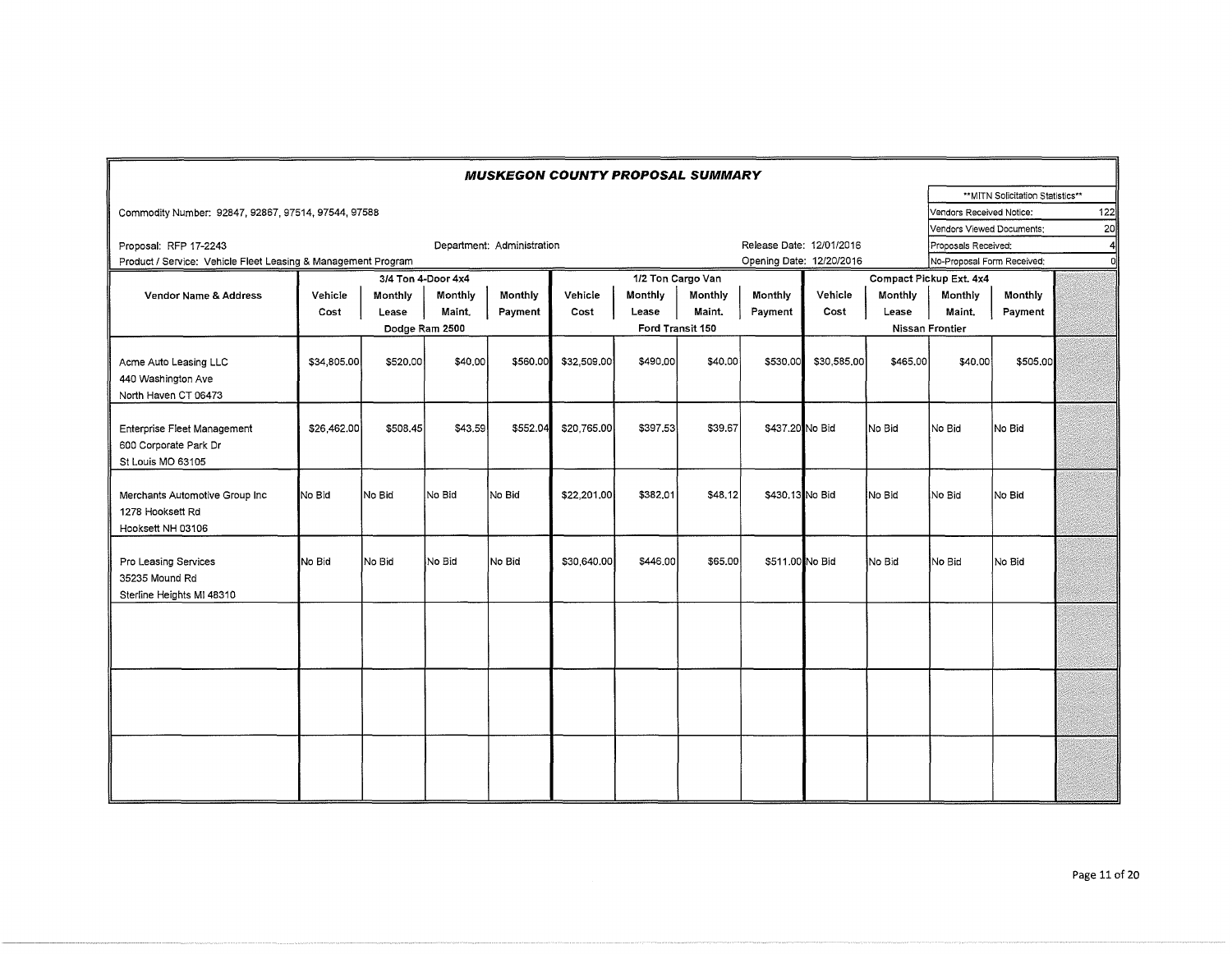|                                                                           |             |          |                           | <b>MUSKEGON COUNTY PROPOSAL SUMMARY</b> |             |                          |                        |                          |             |          |                            |                                   |                  |
|---------------------------------------------------------------------------|-------------|----------|---------------------------|-----------------------------------------|-------------|--------------------------|------------------------|--------------------------|-------------|----------|----------------------------|-----------------------------------|------------------|
|                                                                           |             |          |                           |                                         |             |                          |                        |                          |             |          |                            | ** MITN Solicitation Statistics** |                  |
| Commodity Number: 92847, 92867, 97514, 97544, 97588                       |             |          |                           |                                         |             |                          |                        |                          |             |          | Vendors Received Notice:   |                                   | 122              |
|                                                                           |             |          |                           |                                         |             |                          |                        |                          |             |          | Vendors Viewed Documents:  |                                   | 20               |
| Proposal: RFP 17-2243                                                     |             |          |                           | Department: Administration              |             |                          |                        | Release Date: 12/01/2016 |             |          | Proposals Received:        |                                   | $\boldsymbol{A}$ |
| Product / Service: Vehicle Fleet Leasing & Management Program             |             |          |                           |                                         |             |                          |                        | Opening Date: 12/20/2016 |             |          | No-Proposal Form Received: |                                   |                  |
|                                                                           |             |          | Compact Pickup Ext. 4x4   |                                         |             |                          | Compact Pickup Reg 4x2 |                          |             |          | Compact Pickup Ext. 4x2    |                                   |                  |
| Vendor Name & Address                                                     | Vehicle     | Monthly  | <b>Monthly</b>            | Monthly                                 | Vehicle     | Monthly                  | Monthly                | Monthly                  | Vehicle     | Monthly  | Monthly                    | <b>Monthly</b>                    |                  |
|                                                                           | Cost        | Lease    | Maint.                    | Payment                                 | Cost        | Lease                    | Maint.                 | Payment                  | Cost        | Lease    | Maint.                     | Payment                           |                  |
|                                                                           |             |          | <b>Chevrolet Colorado</b> |                                         |             | Chevrolet 12M53 Colorado |                        |                          |             |          | <b>Chevrolet Colorado</b>  |                                   |                  |
| Acme Auto Leasing LLC<br>440 Washington Ave<br>North Haven CT 06473       | No Bid      | No Bid   | <b>No Bid</b>             | No Bid                                  | No Bid      | lNo Bid                  | No Bid                 | No Bid                   | \$30,451.00 | \$465,00 | \$40,00                    | \$505.00                          |                  |
| Enterprise Fleet Management<br>600 Corporate Park Dr<br>St Louis MO 63105 | \$24,789.00 | \$461.25 | \$41.08                   | \$502.33 No Bid                         |             | No Bid                   | No Bid                 | No Bid                   | \$20,353.00 | \$379.45 | \$38,33                    | \$417.78                          |                  |
| Merchants Automotive Group Inc<br>1278 Hooksett Rd<br>Hooksett NH 03106   | \$27,274.92 | \$469,33 | \$47.16                   | \$516,49 No Bid                         |             | No Bid                   | No Bid                 | No Bid                   | \$23,287.22 | \$400,70 | \$47.16                    | \$447.86                          |                  |
| Pro Leasing Services<br>35235 Mound Rd<br>Sterline Heights MI 48310       | \$35,199,00 | \$522.00 | \$65,00                   | \$587.00                                | \$30,637,00 | \$446.00                 | \$65,00                | \$511.00                 | \$30,637.00 | \$446,00 | \$65,00                    | \$511.00                          |                  |
|                                                                           |             |          |                           |                                         |             |                          |                        |                          |             |          |                            |                                   |                  |
|                                                                           |             |          |                           |                                         |             |                          |                        |                          |             |          |                            |                                   |                  |
|                                                                           |             |          |                           |                                         |             |                          |                        |                          |             |          |                            |                                   |                  |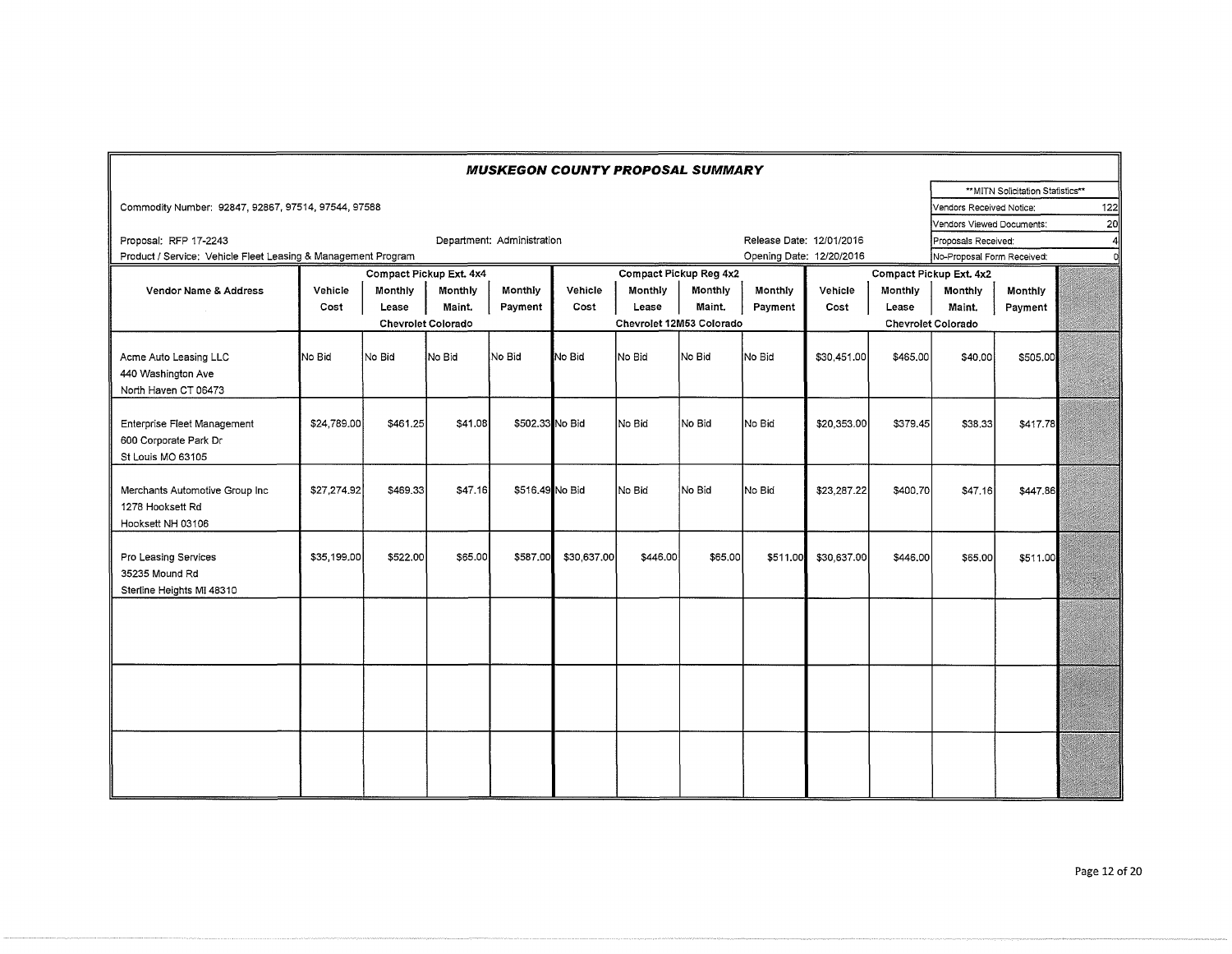| <b>MUSKEGON COUNTY PROPOSAL SUMMARY</b>                       |                                    |             |          |                            |                 |                      |          |                        |                          |  |                            |                                   |     |
|---------------------------------------------------------------|------------------------------------|-------------|----------|----------------------------|-----------------|----------------------|----------|------------------------|--------------------------|--|----------------------------|-----------------------------------|-----|
|                                                               |                                    |             |          |                            |                 |                      |          |                        |                          |  |                            | ** MITN Solicitation Statistics** |     |
| Commodity Number: 92847, 92867, 97514, 97544, 97588           |                                    |             |          |                            |                 |                      |          |                        |                          |  | Vendors Received Notice:   |                                   | 122 |
|                                                               |                                    |             |          |                            |                 |                      |          |                        |                          |  | Vendors Viewed Documents:  |                                   | 20  |
| Proposal: RFP 17-2243                                         |                                    |             |          | Department: Administration |                 |                      |          |                        | Release Date: 12/01/2016 |  | Proposals Received:        |                                   | ΔΙ  |
| Product / Service: Vehicle Fleet Leasing & Management Program | Opening Date: 12/20/2016           |             |          |                            |                 |                      |          |                        |                          |  | No-Proposal Form Received: |                                   | σl  |
|                                                               | Compact                            |             |          |                            |                 | <b>Compact Sedan</b> |          |                        |                          |  |                            |                                   |     |
| Vendor Name & Address                                         | Pickup                             | Vehicle     | Monthly  | Monthly                    | Monthly         | Vehicle              | Monthly  | Monthly                | Monthly                  |  |                            |                                   |     |
|                                                               | Reg                                | Cost        | Lease    | Maint.                     | Payment         | Cost                 | Lease    | Maint.                 | Payment                  |  |                            |                                   |     |
|                                                               | 4x4                                |             |          | Ford Fiesta                |                 |                      |          | <b>Chevrolet Cruze</b> |                          |  |                            |                                   |     |
|                                                               |                                    |             |          |                            |                 |                      |          |                        |                          |  |                            |                                   |     |
| Acme Auto Leasing LLC                                         | No Bid                             | No Bid      | No Bid   | No Bid                     | No Bid          | No Bid               | No Bid   | No Bid                 | No Bid                   |  |                            |                                   |     |
| 440 Washington Ave                                            |                                    |             |          |                            |                 |                      |          |                        |                          |  |                            |                                   |     |
| North Haven CT 06473                                          |                                    |             |          |                            |                 |                      |          |                        |                          |  |                            |                                   |     |
|                                                               |                                    |             |          |                            |                 |                      |          |                        |                          |  |                            |                                   |     |
| Enterprise Fleet Management                                   | $\mathsf{No}\mathop{\mathsf{Bid}}$ | \$12,809.00 | \$238.98 | \$38.33                    | \$277.31 No Bid |                      | No Bid   | INo Bid                | No Bid                   |  |                            |                                   |     |
| 600 Corporate Park Dr                                         |                                    |             |          |                            |                 |                      |          |                        |                          |  |                            |                                   |     |
| St Louis MO 63105                                             |                                    |             |          |                            |                 |                      |          |                        |                          |  |                            |                                   |     |
|                                                               |                                    |             |          |                            |                 |                      |          |                        |                          |  |                            |                                   |     |
| Merchants Automotive Group Inc                                | No Bid                             | No Bid      | No Bid   | No Bid                     | No Bid          | No Bid               | No Bid   | No Bid                 | No Bid                   |  |                            |                                   |     |
| 1278 Hooksett Rd                                              |                                    |             |          |                            |                 |                      |          |                        |                          |  |                            |                                   |     |
|                                                               |                                    |             |          |                            |                 |                      |          |                        |                          |  |                            |                                   |     |
| Hooksett NH 03106                                             |                                    |             |          |                            |                 |                      |          |                        |                          |  |                            |                                   |     |
|                                                               |                                    |             |          |                            |                 |                      |          |                        |                          |  |                            |                                   |     |
| Pro Leasing Services                                          | No Bid                             | No Bid      | No Bid   | No Bid                     | No Bid          | \$26,125.00          | \$370.00 | \$65.00                | \$435,00                 |  |                            |                                   |     |
| 35235 Mound Rd                                                |                                    |             |          |                            |                 |                      |          |                        |                          |  |                            |                                   |     |
| Sterline Heights MI 48310                                     |                                    |             |          |                            |                 |                      |          |                        |                          |  |                            |                                   |     |
|                                                               |                                    |             |          |                            |                 |                      |          |                        |                          |  |                            |                                   |     |
|                                                               |                                    |             |          |                            |                 |                      |          |                        |                          |  |                            |                                   |     |
|                                                               |                                    |             |          |                            |                 |                      |          |                        |                          |  |                            |                                   |     |
|                                                               |                                    |             |          |                            |                 |                      |          |                        |                          |  |                            |                                   |     |
|                                                               |                                    |             |          |                            |                 |                      |          |                        |                          |  |                            |                                   |     |
|                                                               |                                    |             |          |                            |                 |                      |          |                        |                          |  |                            |                                   |     |
|                                                               |                                    |             |          |                            |                 |                      |          |                        |                          |  |                            |                                   |     |
|                                                               |                                    |             |          |                            |                 |                      |          |                        |                          |  |                            |                                   |     |
|                                                               |                                    |             |          |                            |                 |                      |          |                        |                          |  |                            |                                   |     |
|                                                               |                                    |             |          |                            |                 |                      |          |                        |                          |  |                            |                                   |     |
|                                                               |                                    |             |          |                            |                 |                      |          |                        |                          |  |                            |                                   |     |
|                                                               |                                    |             |          |                            |                 |                      |          |                        |                          |  |                            |                                   |     |

 $\sim 10^{-1}$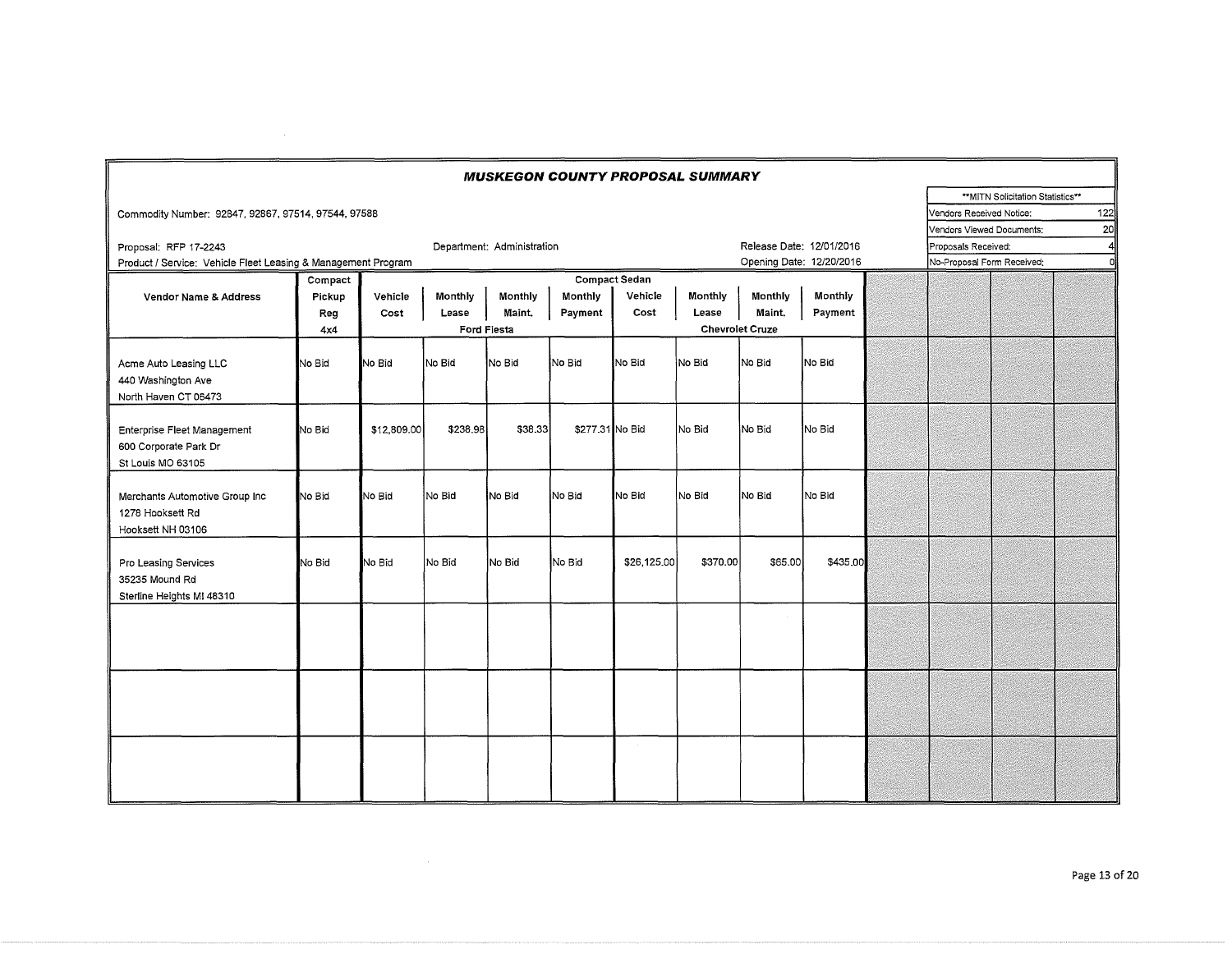| <b>MUSKEGON COUNTY PROPOSAL SUMMARY</b>                                   |               |                |         |                            |                      |          |                   |                          |                          |                 |                            |                                  |     |  |  |
|---------------------------------------------------------------------------|---------------|----------------|---------|----------------------------|----------------------|----------|-------------------|--------------------------|--------------------------|-----------------|----------------------------|----------------------------------|-----|--|--|
|                                                                           |               |                |         |                            |                      |          |                   |                          |                          |                 |                            | **MITN Solicitation Statistics** |     |  |  |
| Commodity Number: 92847, 92867, 97514, 97544, 97588                       |               |                |         |                            |                      |          |                   |                          |                          |                 | Vendors Received Notice:   |                                  | 122 |  |  |
|                                                                           |               |                |         |                            |                      |          |                   |                          |                          |                 | Vendors Viewed Documents:  |                                  | 20  |  |  |
| Proposal: RFP 17-2243                                                     |               |                |         | Department: Administration |                      |          |                   |                          | Release Date: 12/01/2016 |                 | Proposals Received:        |                                  |     |  |  |
| Product / Service: Vehicle Fleet Leasing & Management Program             |               |                |         |                            |                      |          |                   | Opening Date: 12/20/2016 |                          |                 | No-Proposal Form Received: |                                  | r   |  |  |
|                                                                           |               |                |         |                            | <b>Compact Sedan</b> |          |                   |                          |                          | Compact SUV 4x4 |                            |                                  |     |  |  |
| Vendor Name & Address                                                     | Vehicle       | <b>Monthly</b> | Monthly | Monthly                    | Vehicle              | Monthly  | Monthly           | Monthly                  | Vehicle                  | Monthly         | Monthly                    | Monthly                          |     |  |  |
|                                                                           | Cost          | Lease          | Maint,  | Payment                    | Cost                 | Lease    | Maint,            | Payment                  | Cost                     | Lease           | Maint.                     | Payment                          |     |  |  |
|                                                                           | Nissan Sentra |                |         |                            |                      |          | <b>Ford Focus</b> |                          |                          |                 | Jeep Patriot               |                                  |     |  |  |
| Acme Auto Leasing LLC<br>440 Washington Ave<br>North Haven CT 06473       | \$20,915.00   | \$320,00       | \$40,00 | \$360,00 No Bid            |                      | No Bid   | No Bid            | No Bid                   | No Bid                   | No Bid          | No Bid                     | lNo Bid                          |     |  |  |
| Enterprise Fleet Management<br>600 Corporate Park Dr<br>St Louis MO 63105 | No Bid        | No Bid         | No Bid  | No Bid                     | No Bid               | No Bid   | No Bid            | No Bid                   | \$16,201.00              | \$305.48        | \$41.08                    | \$346.56                         |     |  |  |
| Merchants Automotive Group Inc<br>1278 Hooksett Rd<br>Hooksett NH 03106   | No Bid        | No Bid         | No Bid  | No Bid                     | \$17,133,00          | \$294.81 | \$36,00           | \$330,81 No Bid          |                          | No Bid          | No Bid                     | No Bid                           |     |  |  |
| Pro Leasing Services<br>35235 Mound Rd<br>Sterline Heights MI 48310       | No Bid        | No Bid         | No Bid  | No Bid                     | No Bid               | No Bid   | No Bid            | No Bid                   | No Bid                   | No Bid          | No Bid                     | No Bid                           |     |  |  |
|                                                                           |               |                |         |                            |                      |          |                   |                          |                          |                 |                            |                                  |     |  |  |
|                                                                           |               |                |         |                            |                      |          |                   |                          |                          |                 |                            |                                  |     |  |  |
|                                                                           |               |                |         |                            |                      |          |                   |                          |                          |                 |                            |                                  |     |  |  |

 $\mathcal{L}^{\text{max}}_{\text{max}}$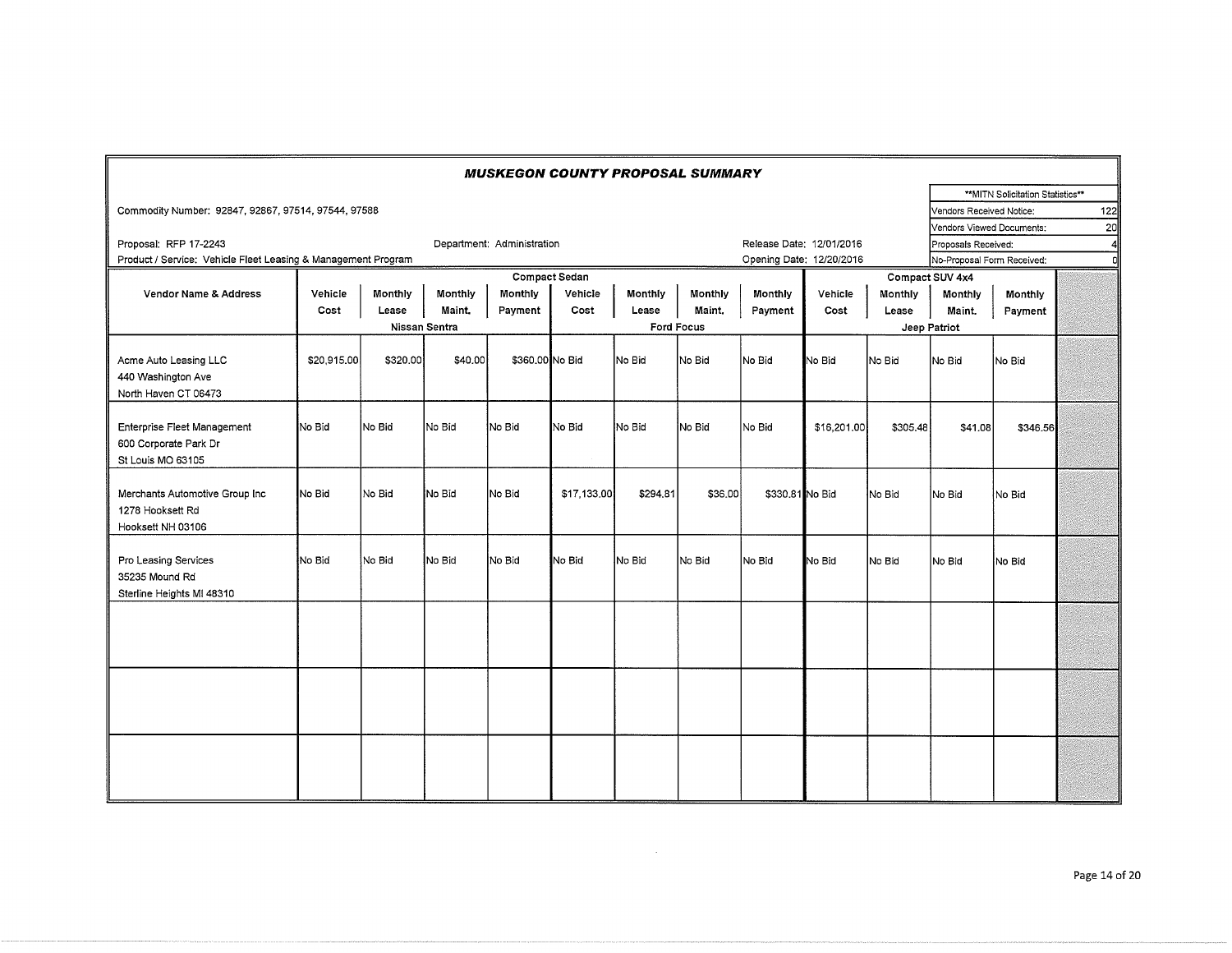|                                                                           |                                          |             |         | <b>MUSKEGON COUNTY PROPOSAL SUMMARY</b> |                          |          |         |          |                                   |          |                            |                                   |     |
|---------------------------------------------------------------------------|------------------------------------------|-------------|---------|-----------------------------------------|--------------------------|----------|---------|----------|-----------------------------------|----------|----------------------------|-----------------------------------|-----|
|                                                                           |                                          |             |         |                                         |                          |          |         |          |                                   |          |                            | ** MITN Solicitation Statistics** |     |
| Commodity Number: 92847, 92867, 97514, 97544, 97588                       |                                          |             |         |                                         |                          |          |         |          |                                   |          | Vendors Received Notice:   |                                   | 122 |
|                                                                           |                                          |             |         |                                         |                          |          |         |          |                                   |          | Vendors Viewed Documents:  |                                   | 20l |
| Proposal: RFP 17-2243                                                     |                                          |             |         | Department: Administration              |                          |          |         |          | Release Date: 12/01/2016          |          | Proposals Received:        |                                   | 4   |
| Product / Service: Vehicle Fleet Leasing & Management Program             |                                          |             |         |                                         |                          |          |         |          | Opening Date: 12/20/2016          |          | No-Proposal Form Received: |                                   |     |
|                                                                           |                                          |             |         |                                         | Compact SUV 4x4          |          |         |          | Full Size SUV 4x4                 |          |                            |                                   |     |
| <b>Vendor Name &amp; Address</b>                                          | Monthly<br>Monthly<br>Monthly<br>Vehicle |             |         |                                         |                          | Monthly  | Monthly | Monthly  | Vehicle                           | Monthly  | Monthly                    |                                   |     |
|                                                                           | Cost                                     | Lease       | Maint.  | Payment                                 | Cost                     | Lease    | Maint.  | Payment  | Cost                              | Lease    | Maint.                     | Payment                           |     |
|                                                                           |                                          | Ford Escape |         |                                         | <b>Chevrolet Equinox</b> |          |         |          | <b>Chevrolet Tahoe -Alternate</b> |          |                            |                                   |     |
| Acme Auto Leasing LLC<br>440 Washington Ave<br>North Haven CT 06473       | \$29,503.00                              | \$450.00    | \$40,00 | \$490,00 No Bid                         |                          | No Bid   | INo Bid | No Bid   | No Bid                            | No Bid   | lNo Bid                    | No Bid                            |     |
| Enterprise Fleet Management<br>600 Corporate Park Dr<br>St Louis MO 63105 | No Bid                                   | No Bid      | No Bid  | No Bid                                  | No Bid                   | No Bid   | lNo Bid | No Bid   | No Bid                            | No Bid   | No Bid                     | No Bid                            |     |
| Merchants Automotive Group Inc<br>1278 Hooksett Rd<br>Hooksett NH 03106   | No Bid                                   | No Bid      | No Bid  | No Bid                                  | \$22,930.57              | \$394.57 | \$34,32 | \$428.89 | \$39,991.00                       | \$688.13 | \$47.16                    | \$735.29                          |     |
| Pro Leasing Services<br>35235 Mound Rd<br>Sterline Heights MI 48310       | \$30,670.00                              | \$446.00    | \$65,00 | \$511.00 No Bid                         |                          | No Bid   | No Bid  | lNo Bid  | No Bid                            | No Bid   | No Bid                     | No Bid                            |     |
|                                                                           |                                          |             |         |                                         |                          |          |         |          |                                   |          |                            |                                   |     |
|                                                                           |                                          |             |         |                                         |                          |          |         |          |                                   |          |                            |                                   |     |

 $\bar{z}$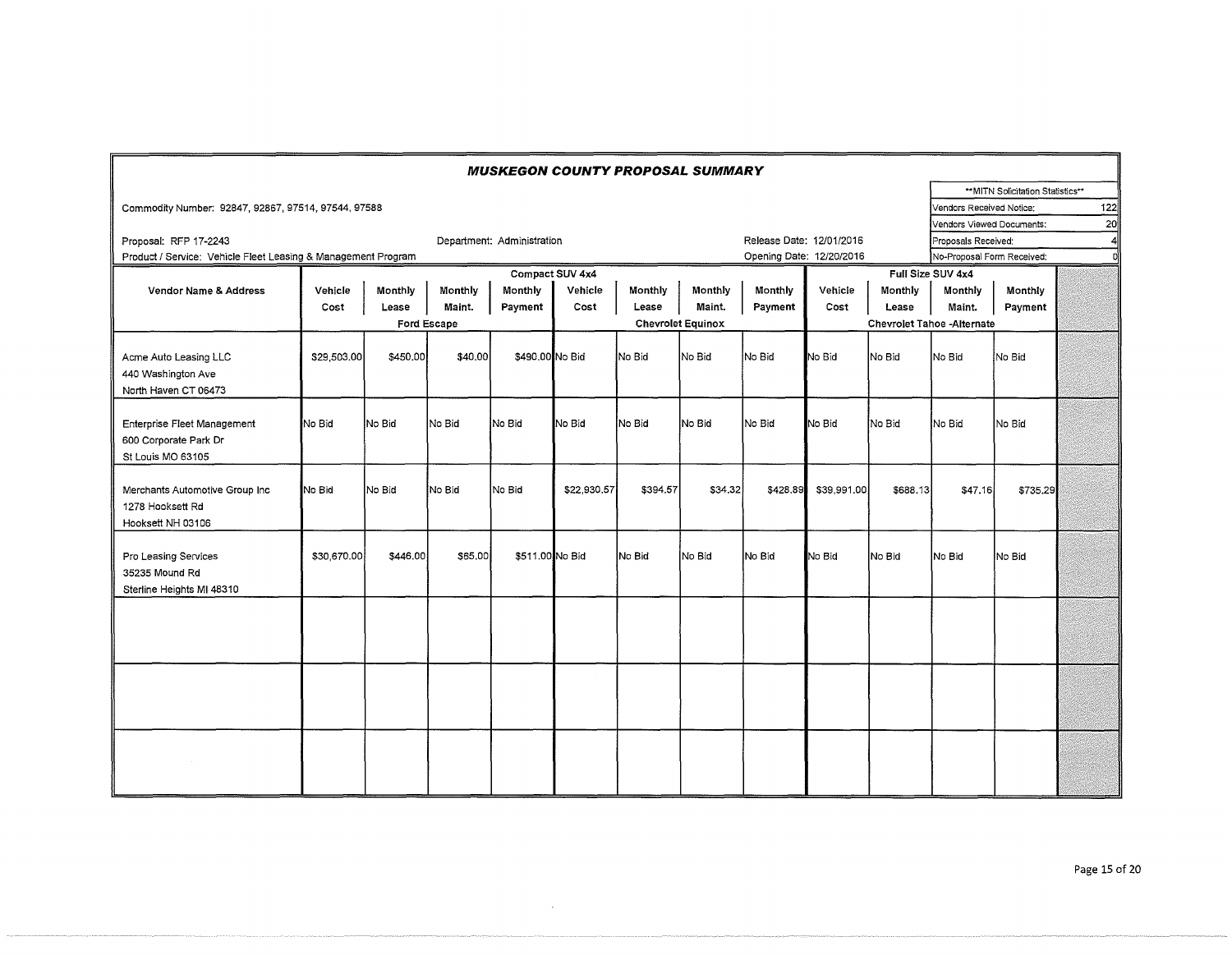|                                                                           |             |          |                        | <b>MUSKEGON COUNTY PROPOSAL SUMMARY</b> |                   |          |               |                          |             |          |                                 |                                  |                 |  |  |
|---------------------------------------------------------------------------|-------------|----------|------------------------|-----------------------------------------|-------------------|----------|---------------|--------------------------|-------------|----------|---------------------------------|----------------------------------|-----------------|--|--|
|                                                                           |             |          |                        |                                         |                   |          |               |                          |             |          |                                 | **MITN Solicitation Statistics** |                 |  |  |
| Commodity Number: 92847, 92867, 97514, 97544, 97588                       |             |          |                        |                                         |                   |          |               |                          |             |          | Vendors Received Notice:        |                                  | 122             |  |  |
|                                                                           |             |          |                        |                                         |                   |          |               |                          |             |          | Vendors Viewed Documents:       |                                  | 20 <sup>1</sup> |  |  |
| Proposal: RFP 17-2243                                                     |             |          |                        | Department: Administration              |                   |          |               | Release Date: 12/01/2016 |             |          | Proposals Received:             |                                  |                 |  |  |
| Product / Service: Vehicle Fleet Leasing & Management Program             |             |          |                        |                                         |                   |          |               | Opening Date: 12/20/2016 |             |          | No-Proposal Form Received;<br>d |                                  |                 |  |  |
|                                                                           |             |          |                        |                                         | Full-Size SUV 4x4 |          |               |                          |             |          | <b>Full-Size Sedan</b>          |                                  |                 |  |  |
| Vendor Name & Address                                                     | Vehicle     | Monthly  | Monthly                | <b>Monthly</b>                          | Vehicle           | Monthly  | Monthly       | Monthly                  | Vehicle     | Monthly  | Monthly                         | Monthly                          |                 |  |  |
|                                                                           | Cost        | Lease    | Maint.                 | Payment                                 | Cost              | Lease    | Maint.        | Payment                  | Cost        | Lease    | Maint.                          | Payment                          |                 |  |  |
|                                                                           |             |          | <b>Ford Expedition</b> |                                         |                   |          | Dodge Durango |                          |             |          | <b>Ford Taurus</b>              |                                  |                 |  |  |
| Acme Auto Leasing LLC<br>440 Washington Ave<br>North Haven CT 06473       | \$43,527.00 | \$655,00 | \$40,00                | \$695,00 No Bid                         |                   | No Bid   | No Bid        | No Bid                   | \$26,848,00 | \$405,00 | \$40.00                         | \$445.00                         |                 |  |  |
| Enterprise Fleet Management<br>600 Corporate Park Dr<br>St Louis MO 63105 | No Bid      | No Bid   | No Bid                 | No Bid                                  | \$31,024.00       | \$584.07 | \$42.62       | \$626.69                 | \$20,469,00 | \$386,49 | \$38.33                         | \$424.82                         |                 |  |  |
| Merchants Automotive Group Inc<br>1278 Hooksett Rd<br>Hooksett NH 03106   | \$33,476,00 | \$576.02 | \$47,16                | \$623.18 No Bid                         |                   | No Bid   | No Bid        | No Bid                   | \$20,674,00 | \$356,13 | \$37,32                         | \$393,45                         |                 |  |  |
| Pro Leasing Services<br>35235 Mound Rd<br>Sterline Heights MI 48310       | No Bid      | No Bid   | No Bid                 | No Bid                                  | $$36,900.00$ \$   | 550.00   | Ŝ.<br>65.00   | \$ 615.00 No Bid         |             | No Bid   | No Bid                          | No Bid                           |                 |  |  |
|                                                                           |             |          |                        |                                         |                   |          |               |                          |             |          |                                 |                                  |                 |  |  |
|                                                                           |             |          |                        |                                         |                   |          |               |                          |             |          |                                 |                                  |                 |  |  |
|                                                                           |             |          |                        |                                         |                   |          |               |                          |             |          |                                 |                                  |                 |  |  |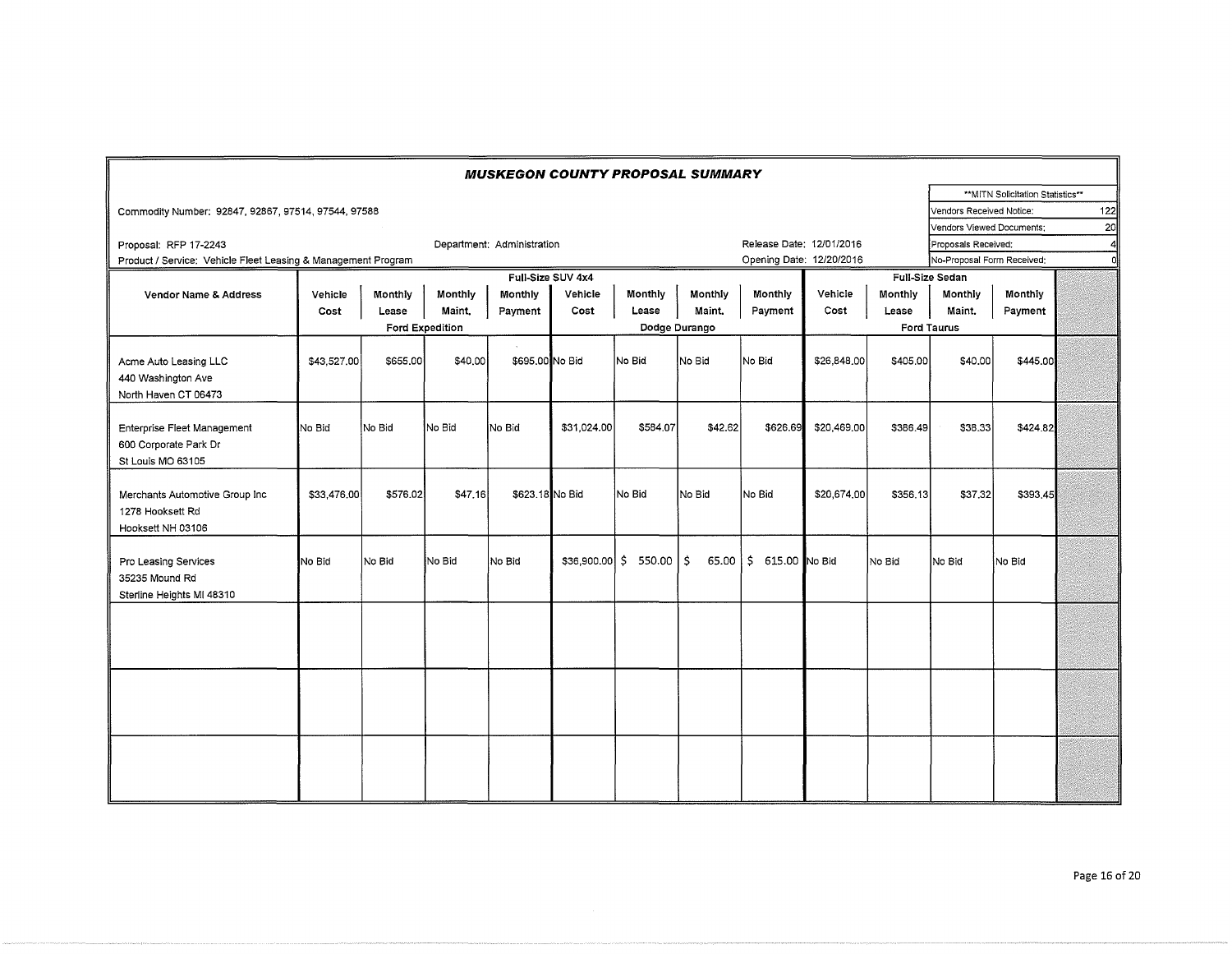| <b>MUSKEGON COUNTY PROPOSAL SUMMARY</b>                       |                  |         |                        |                            |             |                                                          |         |                          |             |          |                            |                                  |     |
|---------------------------------------------------------------|------------------|---------|------------------------|----------------------------|-------------|----------------------------------------------------------|---------|--------------------------|-------------|----------|----------------------------|----------------------------------|-----|
|                                                               |                  |         |                        |                            |             |                                                          |         |                          |             |          |                            | **MITN Solicitation Statistics** |     |
| Commodity Number: 92847, 92867, 97514, 97544, 97588           |                  |         |                        |                            |             |                                                          |         |                          |             |          | Vendors Received Notice:   |                                  | 122 |
|                                                               |                  |         |                        |                            |             |                                                          |         |                          |             |          | Vendors Viewed Documents:  |                                  | 20  |
| Proposal: RFP 17-2243                                         |                  |         |                        | Department: Administration |             |                                                          |         | Release Date: 12/01/2016 |             |          | Proposals Received:<br>4   |                                  |     |
| Product / Service: Vehicle Fleet Leasing & Management Program |                  |         |                        |                            |             |                                                          |         | Opening Date: 12/20/2016 |             |          | No-Proposal Form Received: |                                  | 'n  |
|                                                               |                  |         | <b>Full Size Sedan</b> |                            |             |                                                          |         |                          |             |          |                            |                                  |     |
| <b>Vendor Name &amp; Address</b>                              | Vehicle          | Monthly | Monthly                | Monthly                    | Vehicle     | <b>Monthly</b>                                           | Monthly | Monthly                  | Vehicle     | Monthly  | Monthly                    | Monthly                          |     |
|                                                               | Cost             | Lease   | Maint.                 | Payment                    | Cost        | Lease                                                    | Maint.  | Payment                  | Cost        | Lease    | Maint.                     | Payment                          |     |
|                                                               | Chevrolet Impala |         |                        |                            |             | <b>Chevrolet Express 2500 Series</b><br>Ford Transit 350 |         |                          |             |          |                            |                                  |     |
|                                                               |                  |         |                        |                            |             |                                                          |         |                          |             |          |                            |                                  |     |
| Acme Auto Leasing LLC                                         | No Bid           | No Bid  | No Bid                 | No Bid                     | No Bid      | No Bid                                                   | No Bid  | No Bid                   | \$39,786.00 | \$600,00 | \$40,00                    | \$640.00                         |     |
| 440 Washington Ave                                            |                  |         |                        |                            |             |                                                          |         |                          |             |          |                            |                                  |     |
| North Haven CT 06473                                          |                  |         |                        |                            |             |                                                          |         |                          |             |          |                            |                                  |     |
|                                                               |                  |         |                        |                            |             |                                                          |         |                          |             |          |                            |                                  |     |
| Enterprise Fleet Management                                   | No Bid           | lNo Bid | INo Bid                | No Bid                     | \$23,410,00 | \$443.88                                                 | \$40.52 | \$484.40 No Bid          |             | No Bid   | No Bid                     | No Bid                           |     |
| 600 Corporate Park Dr                                         |                  |         |                        |                            |             |                                                          |         |                          |             |          |                            |                                  |     |
| St Louis MO 63105                                             |                  |         |                        |                            |             |                                                          |         |                          |             |          |                            |                                  |     |
|                                                               |                  |         |                        |                            |             |                                                          |         |                          |             |          |                            |                                  |     |
| Merchants Automotive Group Inc                                | No Bid           | lNo Bid | No Bid                 | No Bid                     | No Bid      | No Bid                                                   | No Bid  | lNo Bid                  | No Bid      | No Bid   | No Bid                     | No Bid                           |     |
| 1278 Hooksett Rd                                              |                  |         |                        |                            |             |                                                          |         |                          |             |          |                            |                                  |     |
| Hooksett NH 03106                                             |                  |         |                        |                            |             |                                                          |         |                          |             |          |                            |                                  |     |
| Pro Leasing Services                                          | \$28,189,00 \$   | 405.00  | Ŝ.<br>65.00            | IS.<br>470.00              | \$32,039,00 | \$469.00                                                 | \$65,00 | \$534,00 No Bid          |             | No Bid   | No Bid                     | No Bid                           |     |
| 35235 Mound Rd                                                |                  |         |                        |                            |             |                                                          |         |                          |             |          |                            |                                  |     |
| Sterline Heights MI 48310                                     |                  |         |                        |                            |             |                                                          |         |                          |             |          |                            |                                  |     |
|                                                               |                  |         |                        |                            |             |                                                          |         |                          |             |          |                            |                                  |     |
|                                                               |                  |         |                        |                            |             |                                                          |         |                          |             |          |                            |                                  |     |
|                                                               |                  |         |                        |                            |             |                                                          |         |                          |             |          |                            |                                  |     |
|                                                               |                  |         |                        |                            |             |                                                          |         |                          |             |          |                            |                                  |     |
|                                                               |                  |         |                        |                            |             |                                                          |         |                          |             |          |                            |                                  |     |
|                                                               |                  |         |                        |                            |             |                                                          |         |                          |             |          |                            |                                  |     |
|                                                               |                  |         |                        |                            |             |                                                          |         |                          |             |          |                            |                                  |     |
|                                                               |                  |         |                        |                            |             |                                                          |         |                          |             |          |                            |                                  |     |
|                                                               |                  |         |                        |                            |             |                                                          |         |                          |             |          |                            |                                  |     |
|                                                               |                  |         |                        |                            |             |                                                          |         |                          |             |          |                            |                                  |     |
|                                                               |                  |         |                        |                            |             |                                                          |         |                          |             |          |                            |                                  |     |
|                                                               |                  |         |                        |                            |             |                                                          |         |                          |             |          |                            |                                  |     |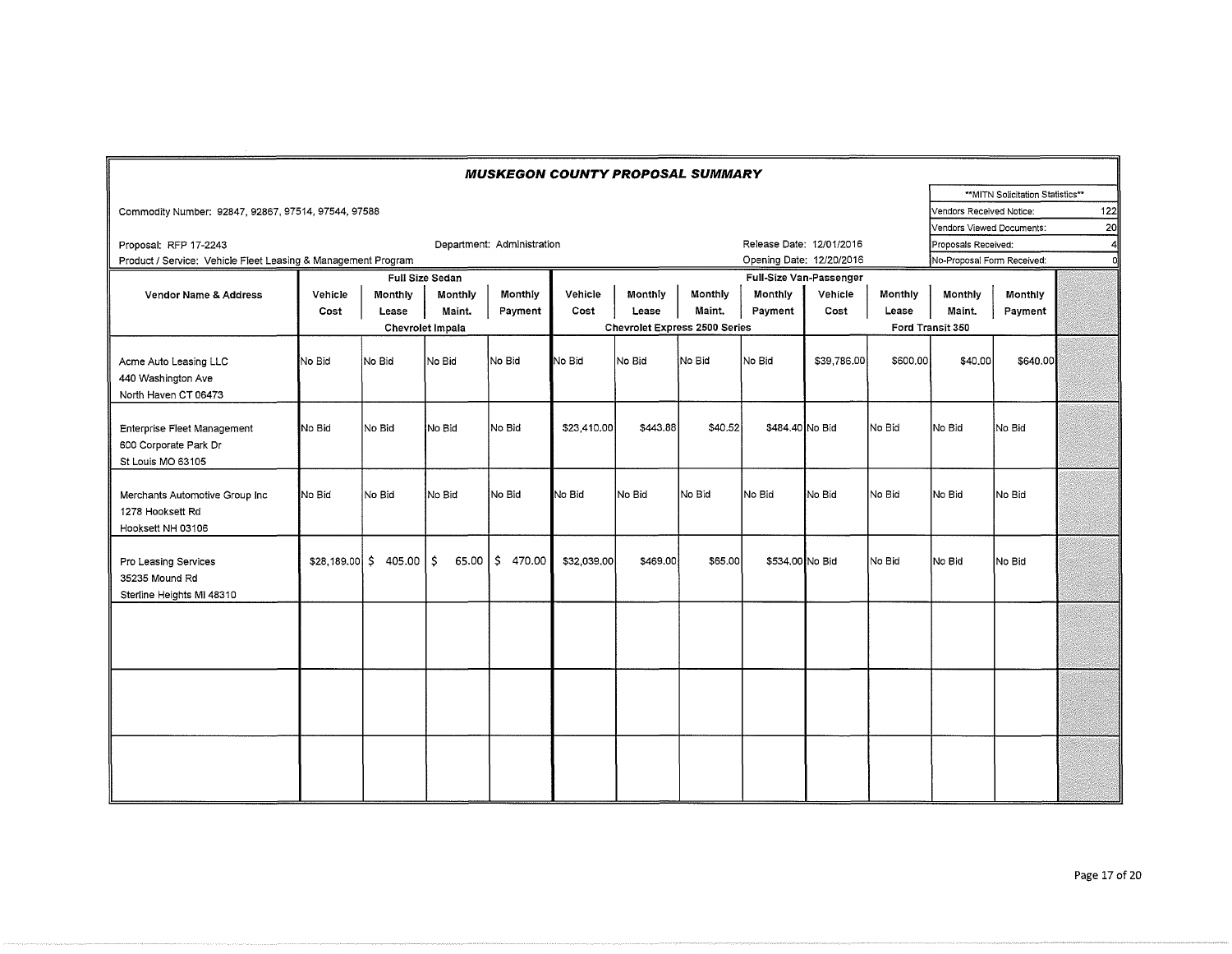| <b>MUSKEGON COUNTY PROPOSAL SUMMARY</b>                                   |                                      |          |         |                            |             |                                    |                            |                 |                     |          |                           |                                   |                 |
|---------------------------------------------------------------------------|--------------------------------------|----------|---------|----------------------------|-------------|------------------------------------|----------------------------|-----------------|---------------------|----------|---------------------------|-----------------------------------|-----------------|
|                                                                           |                                      |          |         |                            |             |                                    |                            |                 |                     |          |                           | ** MITN Solicitation Statistics** |                 |
| Commodity Number: 92847, 92867, 97514, 97544, 97588                       |                                      |          |         |                            |             |                                    |                            |                 |                     |          | Vendors Received Notice:  |                                   | 122             |
|                                                                           |                                      |          |         |                            |             |                                    |                            |                 |                     |          | Vendors Viewed Documents: |                                   | 20 <sub>1</sub> |
| Proposal: RFP 17-2243                                                     |                                      |          |         | Department: Administration |             |                                    |                            |                 | Proposals Received: |          |                           |                                   |                 |
| Product / Service: Vehicle Fleet Leasing & Management Program             |                                      |          |         |                            |             |                                    | No-Proposal Form Received: | ni              |                     |          |                           |                                   |                 |
|                                                                           | Full-Size Van-Passenger              |          |         |                            |             |                                    |                            |                 |                     |          |                           |                                   |                 |
| Vendor Name & Address                                                     | Vehicle                              | Monthly  | Monthly | Monthly                    | Vehicle     | Monthly                            | Monthly                    | Monthly         | Vehicle             | Monthly  | Monthly                   | Monthly                           |                 |
|                                                                           | Cost                                 | Lease    | Maint.  | Payment                    | Cost        | Lease                              | Maint.                     | Payment         | Cost                | Lease    | Maint.                    | Payment                           |                 |
|                                                                           | <b>Chevrolet Express 3500 Series</b> |          |         |                            |             | Nissan Pathfinder<br>Dodge Journey |                            |                 |                     |          |                           |                                   |                 |
| Acme Auto Leasing LLC<br>440 Washington Ave<br>North Haven CT 06473       | No Bid                               | No Bid   | No Bid  | No Bid                     | \$32,083,00 | \$485,00                           | \$40,00                    | \$525,00 No Bid |                     | No Bid   | No Bid                    | No Bid                            |                 |
| Enterprise Fleet Management<br>600 Corporate Park Dr<br>St Louis MO 63105 | INo Bid                              | No Bid   | No Bid  | No Bid                     | No Bid      | No Bid                             | No Bid                     | No Bid          | \$21,572.00         | \$405.91 | \$41.08                   | \$446.99                          |                 |
| Merchants Automotive Group Inc<br>1278 Hooksett Rd<br>Hooksett NH 03106   | \$26,902.22                          | \$462.91 | \$48.12 | \$511,03 No Bid            |             | No Bid                             | No Bid                     | No Bid          | No Bid              | No Bid   | No Bid                    | No Bid                            |                 |
| Pro Leasing Services<br>35235 Mound Rd<br>Sterline Heights MI 48310       | No Bid                               | No Bid   | No Bid  | lNo Bid                    | No Bid      | No Bid                             | No Bid                     | No Bid          | No Bid              | No Bid   | No Bid                    | No Bid                            |                 |
|                                                                           |                                      |          |         |                            |             |                                    |                            |                 |                     |          |                           |                                   |                 |
|                                                                           |                                      |          |         |                            |             |                                    |                            |                 |                     |          |                           |                                   |                 |
|                                                                           |                                      |          |         |                            |             |                                    |                            |                 |                     |          |                           |                                   |                 |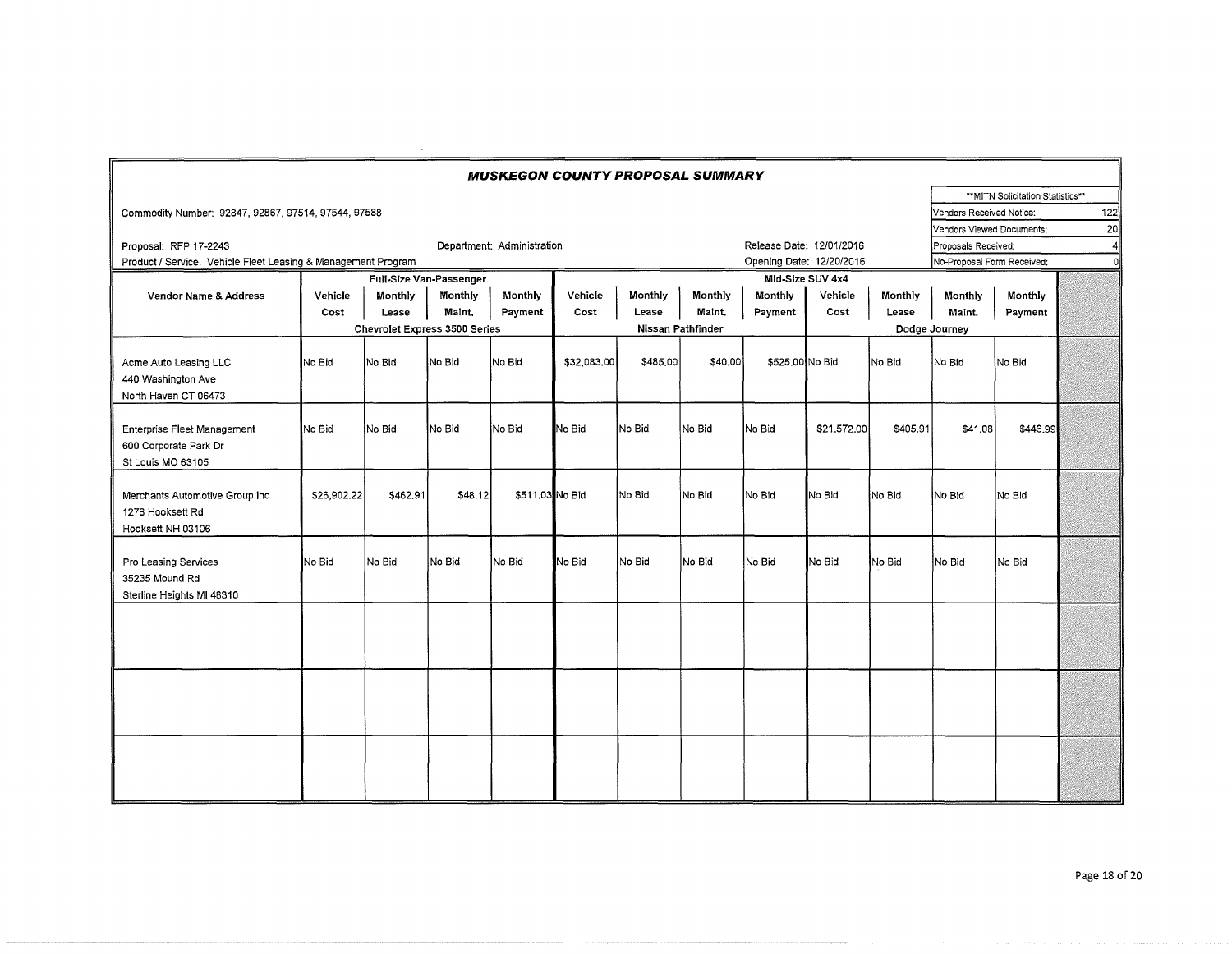| <b>MUSKEGON COUNTY PROPOSAL SUMMARY</b>                                   |             |          |               |                            |                  |          |                   |                          |             |          |                            |                                   |                 |
|---------------------------------------------------------------------------|-------------|----------|---------------|----------------------------|------------------|----------|-------------------|--------------------------|-------------|----------|----------------------------|-----------------------------------|-----------------|
|                                                                           |             |          |               |                            |                  |          |                   |                          |             |          |                            | ** MITN Solicitation Statistics** |                 |
| Commodity Number: 92847, 92867, 97514, 97544, 97588                       |             |          |               |                            |                  |          |                   |                          |             |          | Vendors Received Notice:   |                                   | 122             |
|                                                                           |             |          |               |                            |                  |          |                   |                          |             |          | Vendors Viewed Documents:  |                                   | 20 <sub>l</sub> |
| Proposal: RFP 17-2243                                                     |             |          |               | Department: Administration |                  |          |                   | Release Date: 12/01/2016 |             |          | Proposals Received:        |                                   | 4               |
| Product / Service: Vehicle Fleet Leasing & Management Program             |             |          |               |                            |                  |          |                   | Opening Date: 12/20/2016 |             |          | No-Proposal Form Received: |                                   | n               |
|                                                                           |             |          |               |                            | Mid Size SUV 4x4 |          |                   |                          |             |          | Mid-Size Sedan             |                                   |                 |
| <b>Vendor Name &amp; Address</b>                                          | Vehicle     | Monthly  | Monthly       | Monthly                    | Vehicle          | Monthly  | Monthly           | Monthly                  | Vehicle     | Monthly  | Monthly                    | Monthly                           |                 |
|                                                                           | Cost        | Lease    | Maint.        | Payment                    | Cost             | Lease    | Maint.            | Payment                  | Cost        | Lease    | Maint.                     | Payment                           |                 |
|                                                                           |             |          | Ford Explorer |                            |                  |          | Ford K8B Explorer |                          |             |          | <b>Chevrolet Malibu</b>    |                                   |                 |
| Acme Auto Leasing LLC<br>440 Washington Ave<br>North Haven CT 06473       | No Bid      | No Bid   | lNo Bid       | No Bid                     | No Bid           | lNo Bid  | No Bid            | INo Bid                  | No Bid      | No Bid   | No Bid                     | No Bid                            |                 |
| Enterprise Fleet Management<br>600 Corporate Park Dr<br>St Louis MO 63105 | No Bid      | No Bid   | No Bid        | No Bid                     | No Bid           | No Bid   | No Bid            | No Bid                   | No Bid      | No Bid   | No Bid                     | No Bid                            |                 |
| Merchants Automotive Group Inc<br>1278 Hooksett Rd<br>Hooksett NH 03106   | \$27,543.00 | \$473,93 | \$47.16       | \$521,09 No Bid            |                  | No Bid   | INo Bid           | No Bid                   | No Bid      | No Bid   | No Bid                     | No Bid                            |                 |
| Pro Leasing Services<br>35235 Mound Rd<br>Sterline Heights MI 48310       | No Bid      | No Bid   | No Bid        | No Bid                     | \$35,182.00      | \$521.00 | \$65,00           | \$586,00                 | \$27,552.00 | \$394.00 | \$65,00                    | \$459.00                          |                 |
|                                                                           |             |          |               |                            |                  |          |                   |                          |             |          |                            |                                   |                 |
|                                                                           |             |          |               |                            |                  |          |                   |                          |             |          |                            |                                   |                 |
|                                                                           |             |          |               |                            |                  |          |                   |                          |             |          |                            |                                   |                 |